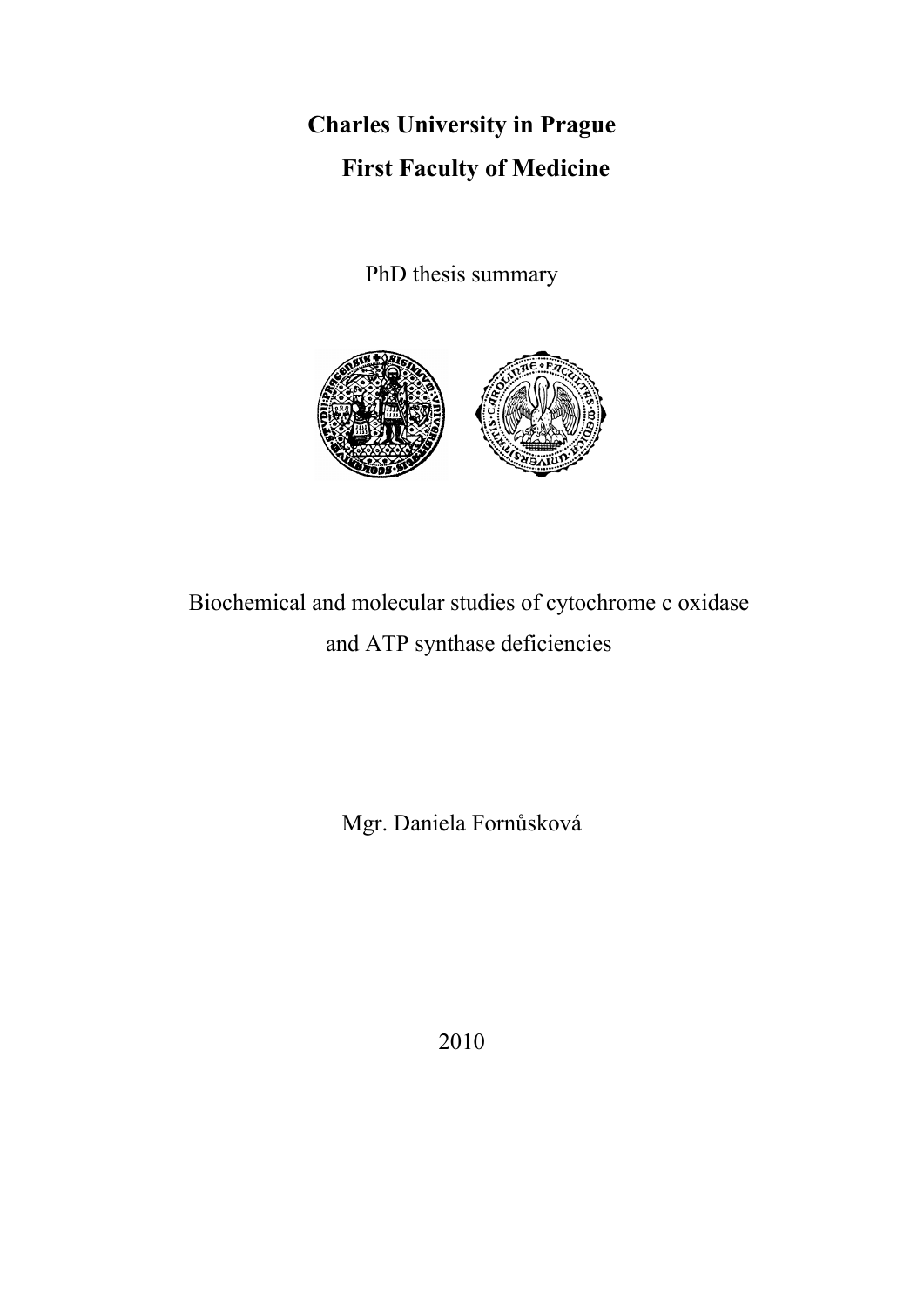## **Doktorské studijní programy v biomedicíně**

*Univerzita Karlova v Praze a Akademie věd České republiky* 

| Obor:                  | biochemie a patobiochemie                                                                                                                                                     |  |  |  |  |
|------------------------|-------------------------------------------------------------------------------------------------------------------------------------------------------------------------------|--|--|--|--|
| Předseda oborové rady: | Prof. MUDr. Jiří Kraml, DrSc.                                                                                                                                                 |  |  |  |  |
| Školící pracoviště:    | Laboratoř pro studium mitochondriálních poruch<br>Klinika dětského a dorostového lékařství<br>1. lékařská fakulta, Univerzita Karlova v Praze<br>Ke Karlovu 2, 128 08 Praha 2 |  |  |  |  |
| Školitel:              | Prof. MUDr. Jiří Zeman, DrSc.                                                                                                                                                 |  |  |  |  |

Disertační práce bude nejméně pět pracovních dnů před konáním obhajoby zveřejněna k nahlížení veřejnosti v tištěné podobě na Oddělení pro vědeckou činnost a zahraniční styky Děkanátu 1. lékařské fakulty.

## **Postgraduate studies in Biomedicine**

*Charles University in Prague and Academy of Sciences of the Czech Republic* 

| Prof. MUDr. Jiří Kraml, DrSc.                                                                                                                                                                   |
|-------------------------------------------------------------------------------------------------------------------------------------------------------------------------------------------------|
| Laboratory for study of mitochondrial disorders<br>Department of Pediatrics and Adolescent Medicine<br>First Faculty of Medicine, Charles University in Prague<br>Ke Karlovu 2, 128 08 Prague 2 |
|                                                                                                                                                                                                 |

Supervisor: Prof. MUDr. Jiří Zeman, DrSc.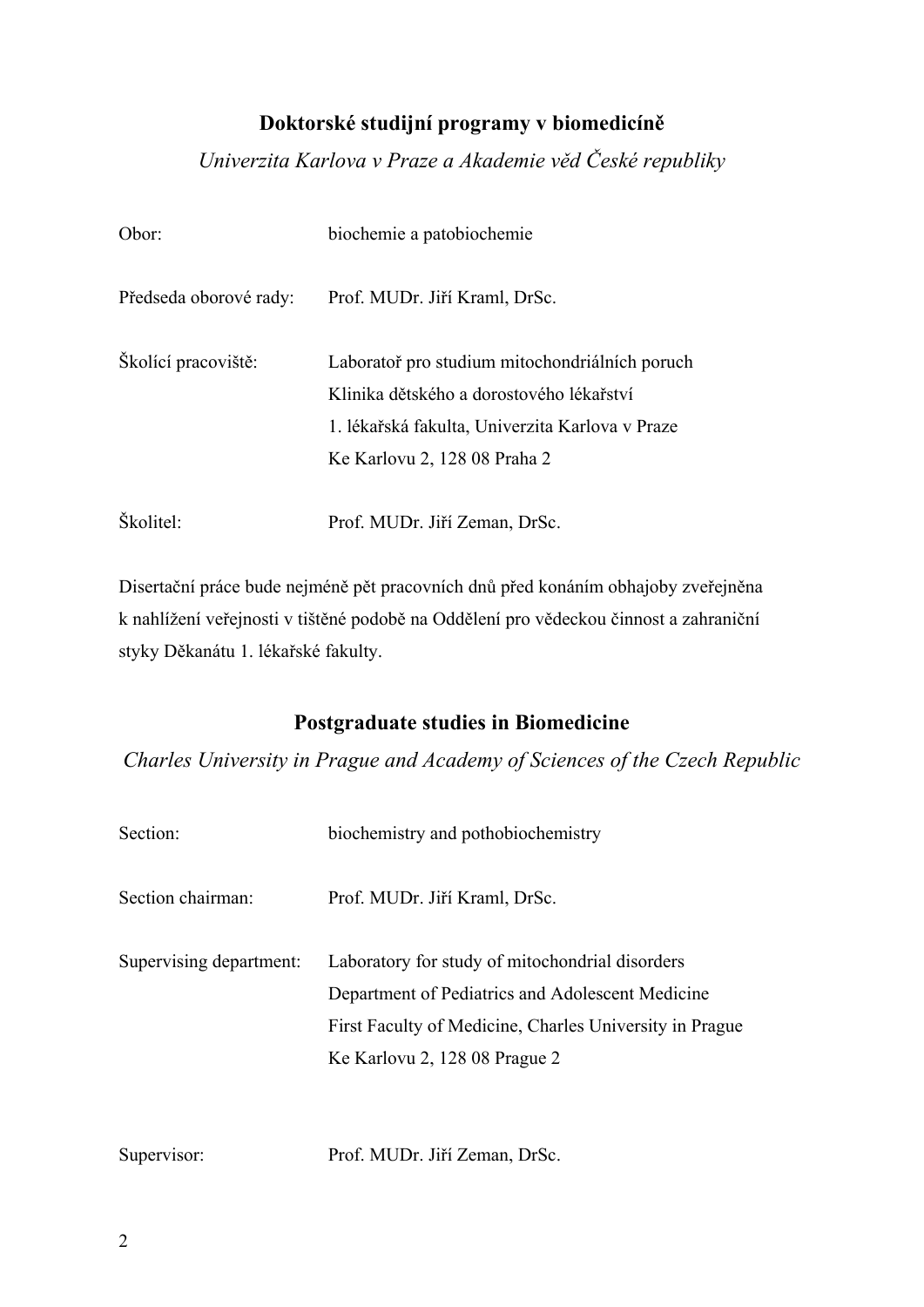The PhD thesis was elaborated during Postgraduate Studies in Biomedicine at the First Faculty of Medicine of Charles University in Prague within years 2004 – 2010 and was supported by grants from the Grant Agency of Charles University [grant number GAUK 153/2004/C] and [grant number GAUK 1/2006/R], the Grant Agency of Czech Republic [grant number GACR 303/03/H065], the Internal Grant Agency of the Ministry of Health of the Czech Republic [grant number IGA MZ NS 10581/3] and by institutional project [grant number MSM 0021620806].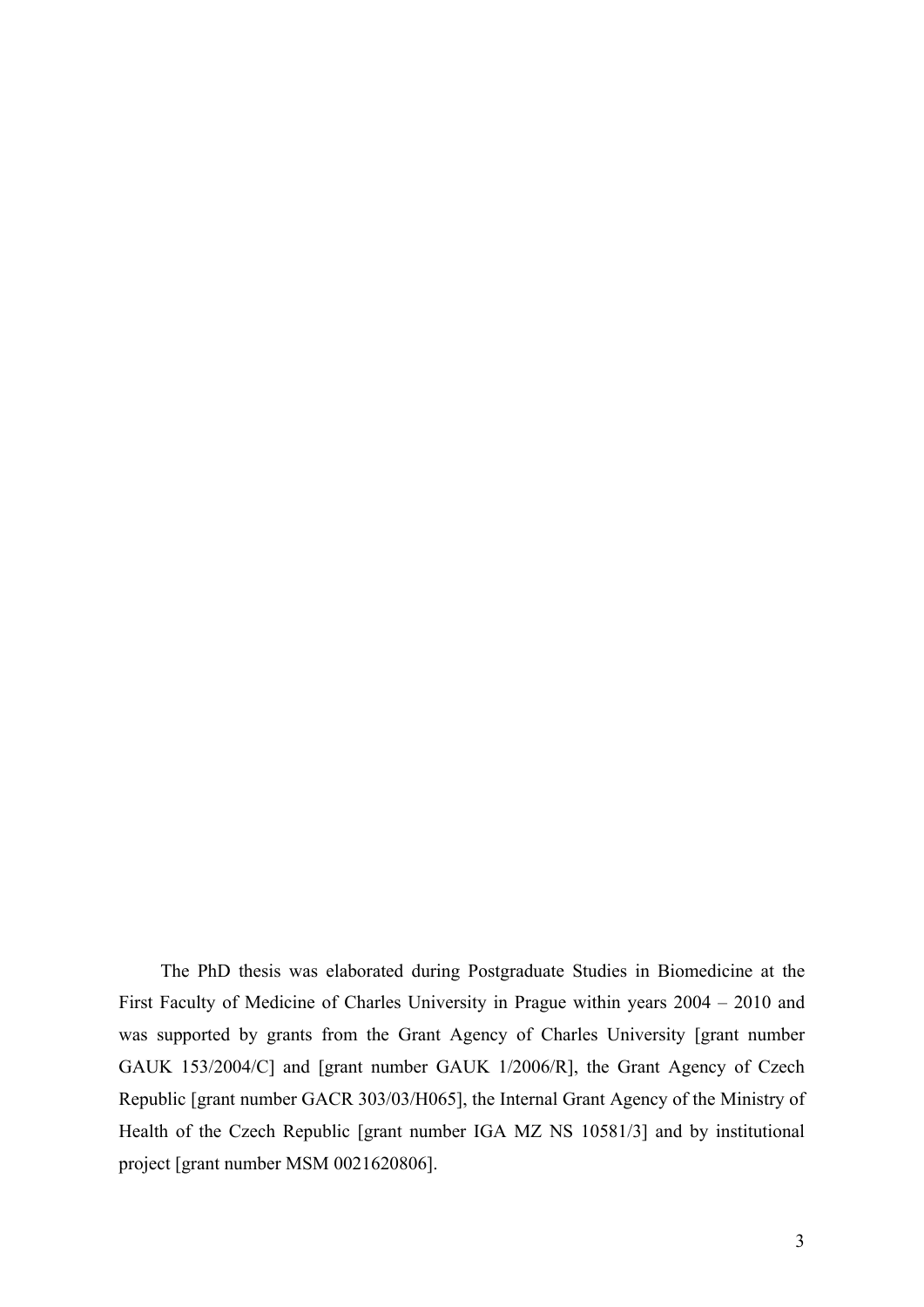## LIST OF CONTENTS

| 1                |                                                                                                     |  |
|------------------|-----------------------------------------------------------------------------------------------------|--|
|                  |                                                                                                     |  |
|                  |                                                                                                     |  |
|                  |                                                                                                     |  |
|                  |                                                                                                     |  |
|                  |                                                                                                     |  |
| $\boldsymbol{2}$ |                                                                                                     |  |
| 3                |                                                                                                     |  |
|                  | 3.1                                                                                                 |  |
|                  |                                                                                                     |  |
|                  |                                                                                                     |  |
|                  |                                                                                                     |  |
|                  |                                                                                                     |  |
|                  | 3.6.                                                                                                |  |
|                  |                                                                                                     |  |
|                  |                                                                                                     |  |
|                  |                                                                                                     |  |
|                  |                                                                                                     |  |
|                  |                                                                                                     |  |
|                  |                                                                                                     |  |
|                  |                                                                                                     |  |
|                  |                                                                                                     |  |
|                  |                                                                                                     |  |
|                  |                                                                                                     |  |
|                  |                                                                                                     |  |
|                  |                                                                                                     |  |
|                  |                                                                                                     |  |
|                  |                                                                                                     |  |
|                  |                                                                                                     |  |
|                  |                                                                                                     |  |
| 4                |                                                                                                     |  |
|                  | 4.1. Characterization of the assembly and function of human nDNA-encoded CcO subunits 4, 5a, 6a, 7a |  |
|                  |                                                                                                     |  |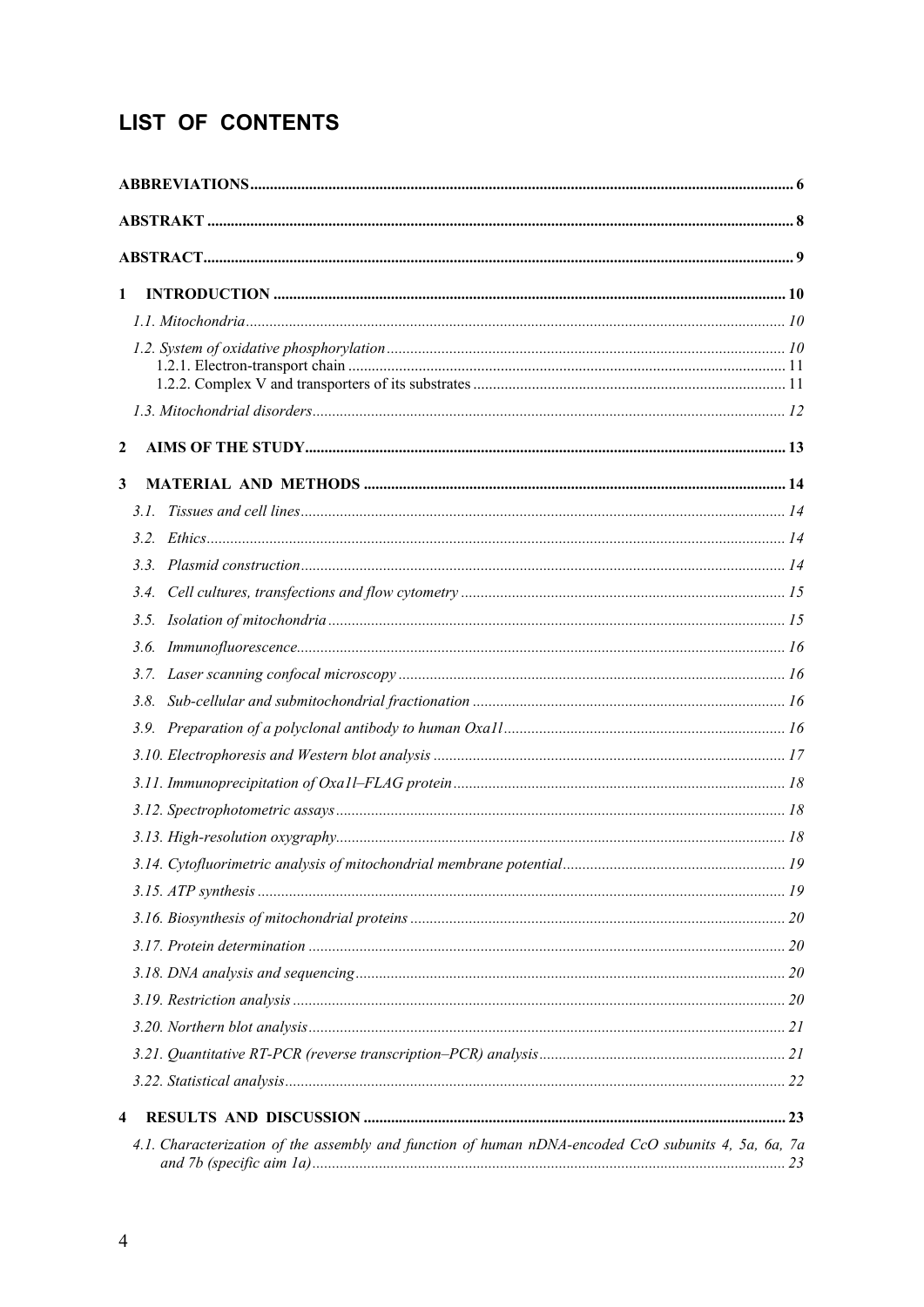*4.2. Characterization of the biochemical properties of OXA1L, the human homologue of the yeast mitochondrial Oxa1 translocase, and study of its role for CcO biogenesis (specific aim 1b) ............... 24*

|  |  |  | 4.3. Analysis of the tissue-specific effects of mt-tRNA point mutations in patients affected by Leigh |  |  |  |  |
|--|--|--|-------------------------------------------------------------------------------------------------------|--|--|--|--|
|  |  |  | syndrome (8363G>A), MERRF syndrome (8344A>G), and MELAS syndrome (3243A>G) on the                     |  |  |  |  |
|  |  |  |                                                                                                       |  |  |  |  |

*4.4. Study of molecular and biochemical impact of mtDNA mutation in the ATP6 gene (9205*Δ*TA) on the biosynthesis of ATPase subunit a and its structural and functional consequences (specific aim 2b) .... 26*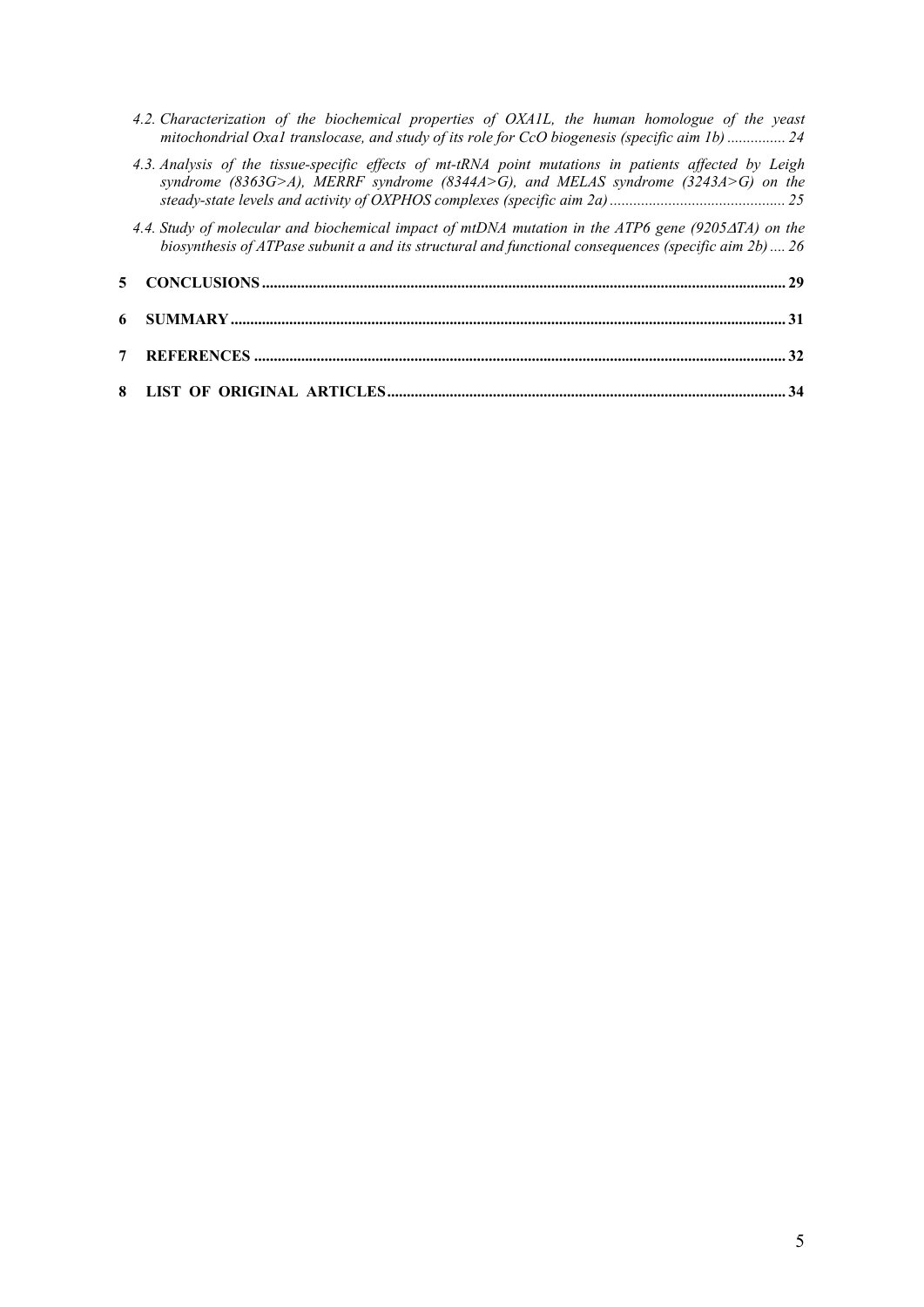## **ABBREVIATIONS**

| deletion<br>Δ<br>$\Delta \Psi$<br>potential difference<br>mitochondrial membrane potential<br>$\Delta\Psi_m$<br>proton gradient<br>$\Delta$ pH<br><b>ADP</b><br>adenosine diphosphate<br>adenosine monophosphate<br>AMP<br>adenosine triphosphate<br><b>ATP</b><br>ATPase<br>adenosine triphosphatase<br><b>BN</b><br>blue native<br>base pair<br>bp<br><b>BSA</b><br>bovine serum albumin<br>CcO<br>cytochrome c oxidase, complex IV<br><b>CI</b><br>complex I<br><b>CII</b><br>complex II<br><b>CIII</b><br>complex III<br>complex IV<br><b>CIV</b><br><b>CMV</b><br>cytomegalovirus (RNA polymerase II) promoter<br>colorless native<br><b>CN</b><br><b>CNS</b><br>central nervous system<br>CoQ<br>coenzyme Q<br><b>COX</b><br>cytochrome c oxidase, complex IV<br>$\cos\#$<br>cytochrome c oxidase structural subunit number #<br>CS<br>citrate synthase<br><b>CV</b><br>complex V<br>cytochrome c<br>CytC<br>dCTP<br>deoxy-cytosine triphosphate<br><b>DDM</b><br>$n\text{-}dodecyl-\beta-D\text{-}maltoside$<br>dimethyl sulfoxide<br><b>DMSO</b><br><b>DNA</b><br>deoxyribonucleic acid<br>ethylenediaminetetraacetic acid<br><b>EDTA</b><br><b>EGTA</b><br>ethylene glycol tetraacetic acid<br>fluorescent-activated cell sorting<br><b>FACS</b><br>flavin adenine dinucleotide<br>FAD<br>flavin adenine dinucleotide reduced<br>FADH <sub>2</sub><br><b>FCCP</b><br>carbonyl cyanide p-trifluoromethoxyphenylhydrazone<br>octapeptide tag sequence (N-DYKDDDDK-C, 1012 Da)<br><b>FLAG</b><br><b>GFP</b><br>green fluorescent protein |
|------------------------------------------------------------------------------------------------------------------------------------------------------------------------------------------------------------------------------------------------------------------------------------------------------------------------------------------------------------------------------------------------------------------------------------------------------------------------------------------------------------------------------------------------------------------------------------------------------------------------------------------------------------------------------------------------------------------------------------------------------------------------------------------------------------------------------------------------------------------------------------------------------------------------------------------------------------------------------------------------------------------------------------------------------------------------------------------------------------------------------------------------------------------------------------------------------------------------------------------------------------------------------------------------------------------------------------------------------------------------------------------------------------------------------------------------------------------------------------------------------------------------------------------------|
|                                                                                                                                                                                                                                                                                                                                                                                                                                                                                                                                                                                                                                                                                                                                                                                                                                                                                                                                                                                                                                                                                                                                                                                                                                                                                                                                                                                                                                                                                                                                                |
|                                                                                                                                                                                                                                                                                                                                                                                                                                                                                                                                                                                                                                                                                                                                                                                                                                                                                                                                                                                                                                                                                                                                                                                                                                                                                                                                                                                                                                                                                                                                                |
|                                                                                                                                                                                                                                                                                                                                                                                                                                                                                                                                                                                                                                                                                                                                                                                                                                                                                                                                                                                                                                                                                                                                                                                                                                                                                                                                                                                                                                                                                                                                                |
|                                                                                                                                                                                                                                                                                                                                                                                                                                                                                                                                                                                                                                                                                                                                                                                                                                                                                                                                                                                                                                                                                                                                                                                                                                                                                                                                                                                                                                                                                                                                                |
|                                                                                                                                                                                                                                                                                                                                                                                                                                                                                                                                                                                                                                                                                                                                                                                                                                                                                                                                                                                                                                                                                                                                                                                                                                                                                                                                                                                                                                                                                                                                                |
|                                                                                                                                                                                                                                                                                                                                                                                                                                                                                                                                                                                                                                                                                                                                                                                                                                                                                                                                                                                                                                                                                                                                                                                                                                                                                                                                                                                                                                                                                                                                                |
|                                                                                                                                                                                                                                                                                                                                                                                                                                                                                                                                                                                                                                                                                                                                                                                                                                                                                                                                                                                                                                                                                                                                                                                                                                                                                                                                                                                                                                                                                                                                                |
|                                                                                                                                                                                                                                                                                                                                                                                                                                                                                                                                                                                                                                                                                                                                                                                                                                                                                                                                                                                                                                                                                                                                                                                                                                                                                                                                                                                                                                                                                                                                                |
|                                                                                                                                                                                                                                                                                                                                                                                                                                                                                                                                                                                                                                                                                                                                                                                                                                                                                                                                                                                                                                                                                                                                                                                                                                                                                                                                                                                                                                                                                                                                                |
|                                                                                                                                                                                                                                                                                                                                                                                                                                                                                                                                                                                                                                                                                                                                                                                                                                                                                                                                                                                                                                                                                                                                                                                                                                                                                                                                                                                                                                                                                                                                                |
|                                                                                                                                                                                                                                                                                                                                                                                                                                                                                                                                                                                                                                                                                                                                                                                                                                                                                                                                                                                                                                                                                                                                                                                                                                                                                                                                                                                                                                                                                                                                                |
|                                                                                                                                                                                                                                                                                                                                                                                                                                                                                                                                                                                                                                                                                                                                                                                                                                                                                                                                                                                                                                                                                                                                                                                                                                                                                                                                                                                                                                                                                                                                                |
|                                                                                                                                                                                                                                                                                                                                                                                                                                                                                                                                                                                                                                                                                                                                                                                                                                                                                                                                                                                                                                                                                                                                                                                                                                                                                                                                                                                                                                                                                                                                                |
|                                                                                                                                                                                                                                                                                                                                                                                                                                                                                                                                                                                                                                                                                                                                                                                                                                                                                                                                                                                                                                                                                                                                                                                                                                                                                                                                                                                                                                                                                                                                                |
|                                                                                                                                                                                                                                                                                                                                                                                                                                                                                                                                                                                                                                                                                                                                                                                                                                                                                                                                                                                                                                                                                                                                                                                                                                                                                                                                                                                                                                                                                                                                                |
|                                                                                                                                                                                                                                                                                                                                                                                                                                                                                                                                                                                                                                                                                                                                                                                                                                                                                                                                                                                                                                                                                                                                                                                                                                                                                                                                                                                                                                                                                                                                                |
|                                                                                                                                                                                                                                                                                                                                                                                                                                                                                                                                                                                                                                                                                                                                                                                                                                                                                                                                                                                                                                                                                                                                                                                                                                                                                                                                                                                                                                                                                                                                                |
|                                                                                                                                                                                                                                                                                                                                                                                                                                                                                                                                                                                                                                                                                                                                                                                                                                                                                                                                                                                                                                                                                                                                                                                                                                                                                                                                                                                                                                                                                                                                                |
|                                                                                                                                                                                                                                                                                                                                                                                                                                                                                                                                                                                                                                                                                                                                                                                                                                                                                                                                                                                                                                                                                                                                                                                                                                                                                                                                                                                                                                                                                                                                                |
|                                                                                                                                                                                                                                                                                                                                                                                                                                                                                                                                                                                                                                                                                                                                                                                                                                                                                                                                                                                                                                                                                                                                                                                                                                                                                                                                                                                                                                                                                                                                                |
|                                                                                                                                                                                                                                                                                                                                                                                                                                                                                                                                                                                                                                                                                                                                                                                                                                                                                                                                                                                                                                                                                                                                                                                                                                                                                                                                                                                                                                                                                                                                                |
|                                                                                                                                                                                                                                                                                                                                                                                                                                                                                                                                                                                                                                                                                                                                                                                                                                                                                                                                                                                                                                                                                                                                                                                                                                                                                                                                                                                                                                                                                                                                                |
|                                                                                                                                                                                                                                                                                                                                                                                                                                                                                                                                                                                                                                                                                                                                                                                                                                                                                                                                                                                                                                                                                                                                                                                                                                                                                                                                                                                                                                                                                                                                                |
|                                                                                                                                                                                                                                                                                                                                                                                                                                                                                                                                                                                                                                                                                                                                                                                                                                                                                                                                                                                                                                                                                                                                                                                                                                                                                                                                                                                                                                                                                                                                                |
|                                                                                                                                                                                                                                                                                                                                                                                                                                                                                                                                                                                                                                                                                                                                                                                                                                                                                                                                                                                                                                                                                                                                                                                                                                                                                                                                                                                                                                                                                                                                                |
|                                                                                                                                                                                                                                                                                                                                                                                                                                                                                                                                                                                                                                                                                                                                                                                                                                                                                                                                                                                                                                                                                                                                                                                                                                                                                                                                                                                                                                                                                                                                                |
|                                                                                                                                                                                                                                                                                                                                                                                                                                                                                                                                                                                                                                                                                                                                                                                                                                                                                                                                                                                                                                                                                                                                                                                                                                                                                                                                                                                                                                                                                                                                                |
|                                                                                                                                                                                                                                                                                                                                                                                                                                                                                                                                                                                                                                                                                                                                                                                                                                                                                                                                                                                                                                                                                                                                                                                                                                                                                                                                                                                                                                                                                                                                                |
|                                                                                                                                                                                                                                                                                                                                                                                                                                                                                                                                                                                                                                                                                                                                                                                                                                                                                                                                                                                                                                                                                                                                                                                                                                                                                                                                                                                                                                                                                                                                                |
|                                                                                                                                                                                                                                                                                                                                                                                                                                                                                                                                                                                                                                                                                                                                                                                                                                                                                                                                                                                                                                                                                                                                                                                                                                                                                                                                                                                                                                                                                                                                                |
|                                                                                                                                                                                                                                                                                                                                                                                                                                                                                                                                                                                                                                                                                                                                                                                                                                                                                                                                                                                                                                                                                                                                                                                                                                                                                                                                                                                                                                                                                                                                                |
|                                                                                                                                                                                                                                                                                                                                                                                                                                                                                                                                                                                                                                                                                                                                                                                                                                                                                                                                                                                                                                                                                                                                                                                                                                                                                                                                                                                                                                                                                                                                                |
|                                                                                                                                                                                                                                                                                                                                                                                                                                                                                                                                                                                                                                                                                                                                                                                                                                                                                                                                                                                                                                                                                                                                                                                                                                                                                                                                                                                                                                                                                                                                                |
|                                                                                                                                                                                                                                                                                                                                                                                                                                                                                                                                                                                                                                                                                                                                                                                                                                                                                                                                                                                                                                                                                                                                                                                                                                                                                                                                                                                                                                                                                                                                                |
|                                                                                                                                                                                                                                                                                                                                                                                                                                                                                                                                                                                                                                                                                                                                                                                                                                                                                                                                                                                                                                                                                                                                                                                                                                                                                                                                                                                                                                                                                                                                                |
|                                                                                                                                                                                                                                                                                                                                                                                                                                                                                                                                                                                                                                                                                                                                                                                                                                                                                                                                                                                                                                                                                                                                                                                                                                                                                                                                                                                                                                                                                                                                                |
|                                                                                                                                                                                                                                                                                                                                                                                                                                                                                                                                                                                                                                                                                                                                                                                                                                                                                                                                                                                                                                                                                                                                                                                                                                                                                                                                                                                                                                                                                                                                                |
| human embryonic kidney - 293<br><b>HEK-293</b>                                                                                                                                                                                                                                                                                                                                                                                                                                                                                                                                                                                                                                                                                                                                                                                                                                                                                                                                                                                                                                                                                                                                                                                                                                                                                                                                                                                                                                                                                                 |
| integrated molecular analysis of genomes and their expression<br><b>IMAGE</b>                                                                                                                                                                                                                                                                                                                                                                                                                                                                                                                                                                                                                                                                                                                                                                                                                                                                                                                                                                                                                                                                                                                                                                                                                                                                                                                                                                                                                                                                  |
| inner mitochondrial membrane<br><b>IMM</b>                                                                                                                                                                                                                                                                                                                                                                                                                                                                                                                                                                                                                                                                                                                                                                                                                                                                                                                                                                                                                                                                                                                                                                                                                                                                                                                                                                                                                                                                                                     |
|                                                                                                                                                                                                                                                                                                                                                                                                                                                                                                                                                                                                                                                                                                                                                                                                                                                                                                                                                                                                                                                                                                                                                                                                                                                                                                                                                                                                                                                                                                                                                |
| <b>IMS</b><br>intermembrane space                                                                                                                                                                                                                                                                                                                                                                                                                                                                                                                                                                                                                                                                                                                                                                                                                                                                                                                                                                                                                                                                                                                                                                                                                                                                                                                                                                                                                                                                                                              |
| internal ribosome entry site - neomycin phosphotransferase<br><b>IRES-Neo</b>                                                                                                                                                                                                                                                                                                                                                                                                                                                                                                                                                                                                                                                                                                                                                                                                                                                                                                                                                                                                                                                                                                                                                                                                                                                                                                                                                                                                                                                                  |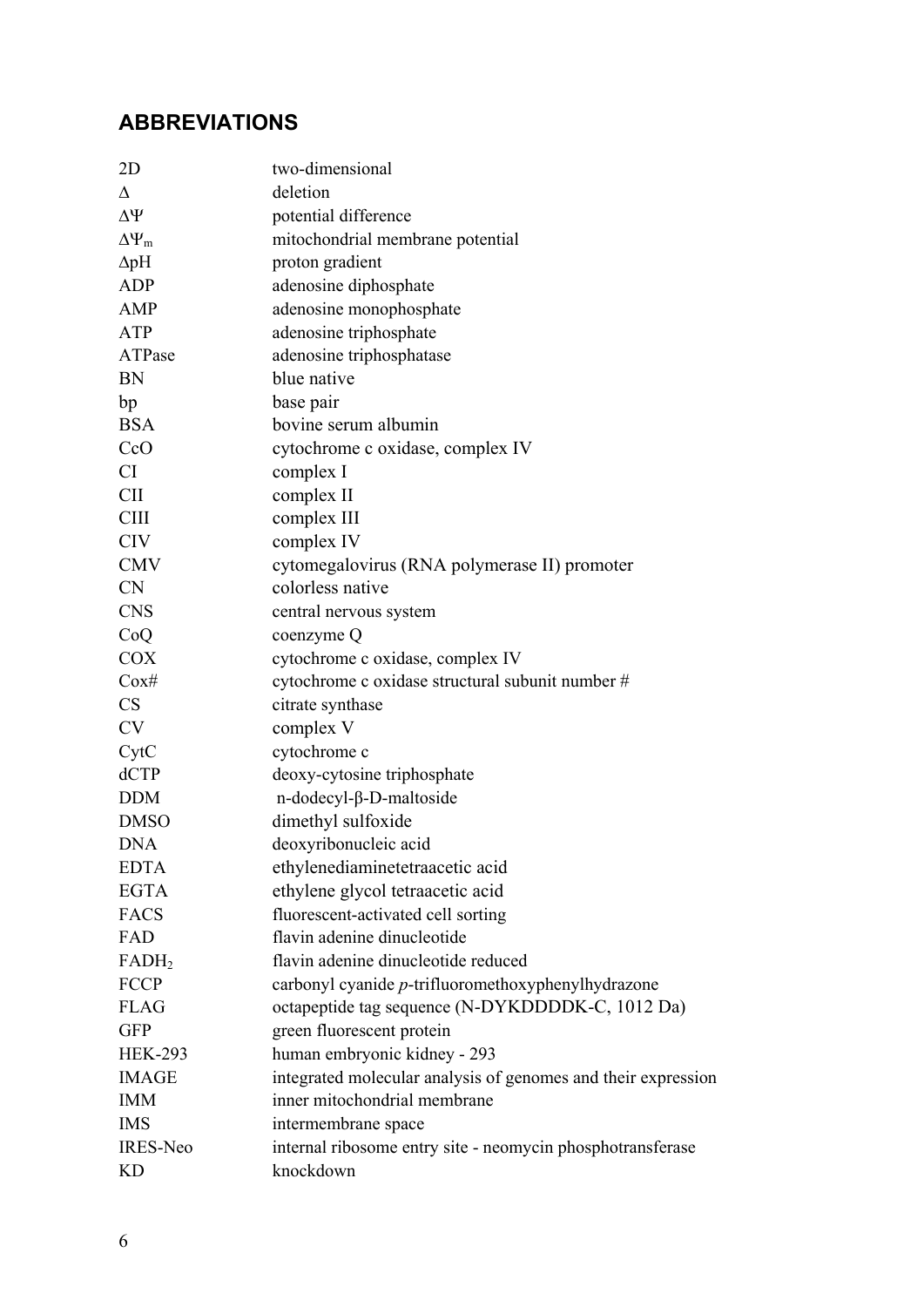| kDa           | kilodalton                                                              |
|---------------|-------------------------------------------------------------------------|
| MDa           | megadalton                                                              |
| <b>MELAS</b>  | mitochondrial encephalopathy, lactic acidosis, and stroke like episodes |
| <b>MERRF</b>  | myoclonic epilepsy and ragged-red fibers                                |
| mRNA          | messenger ribonucleic acid                                              |
| mt            | mitochondrial                                                           |
| mt-tRNA       | mitochondrial transfer ribonucleic acid                                 |
| <b>MW</b>     | molecular weight                                                        |
| n             | nuclear                                                                 |
| $NAD^+$       | nicotinamide adenine dinucleotide                                       |
| <b>NADH</b>   | nicotinamide adenine dinucleotide reduced                               |
| <b>NS</b>     | non-silencing                                                           |
| nt            | nucleotide(s)                                                           |
| <b>ORF</b>    | open reading frame                                                      |
| OXA1          | oxidase assembly 1                                                      |
| <b>OXA1L</b>  | oxidase assembly 1-like                                                 |
| <b>OXPHOS</b> | oxidative phosphorylation system                                        |
| $P_{50}$      | partial pressure of oxygen at half-maximal respiration rate             |
| PAGE          | polyacrylamide gel electrophoresis                                      |
| <b>PBS</b>    | phosphate-buffered saline                                               |
| <b>PCR</b>    | polymerase chain reaction                                               |
| Pi            | inorganic phosphate                                                     |
| <b>PMF</b>    | proton motive force                                                     |
| <b>PVDF</b>   | polyvinylidene difluoride                                               |
| <b>QCR</b>    | ubiquinol: cytochrome c oxidoreductase, complex III                     |
| $qRT-PCR$     | quantitative real-time PCR                                              |
| <b>RFLP</b>   | restriction fragment length polymorphism                                |
| <b>RNA</b>    | ribonucleic acid                                                        |
| <b>RNAi</b>   | RNA interference                                                        |
| <b>ROS</b>    | reactive oxygen species                                                 |
| rRNA          | ribosomal ribonucleic acid                                              |
| <b>SDH</b>    | succinate dehydrogenase                                                 |
| <b>SDS</b>    | sodium dodecyl sulfate                                                  |
| shRNA         | short hairpin RNA                                                       |
| shRNAmir      | microRNA-adapted shRNA                                                  |
| <b>STE</b>    | sucrose-Tris-EDTA medium                                                |
| <b>TBS</b>    | Tris-buffered saline                                                    |
| <b>TMPD</b>   | $N, N, N', N'$ -tetramethyl-p-phenylenediamine                          |
| <b>TMRM</b>   | tetramethylrhodamine methyl ester                                       |
| tRNA          | transfer ribonucleic acid                                               |
| <b>UTR</b>    | untranslated region                                                     |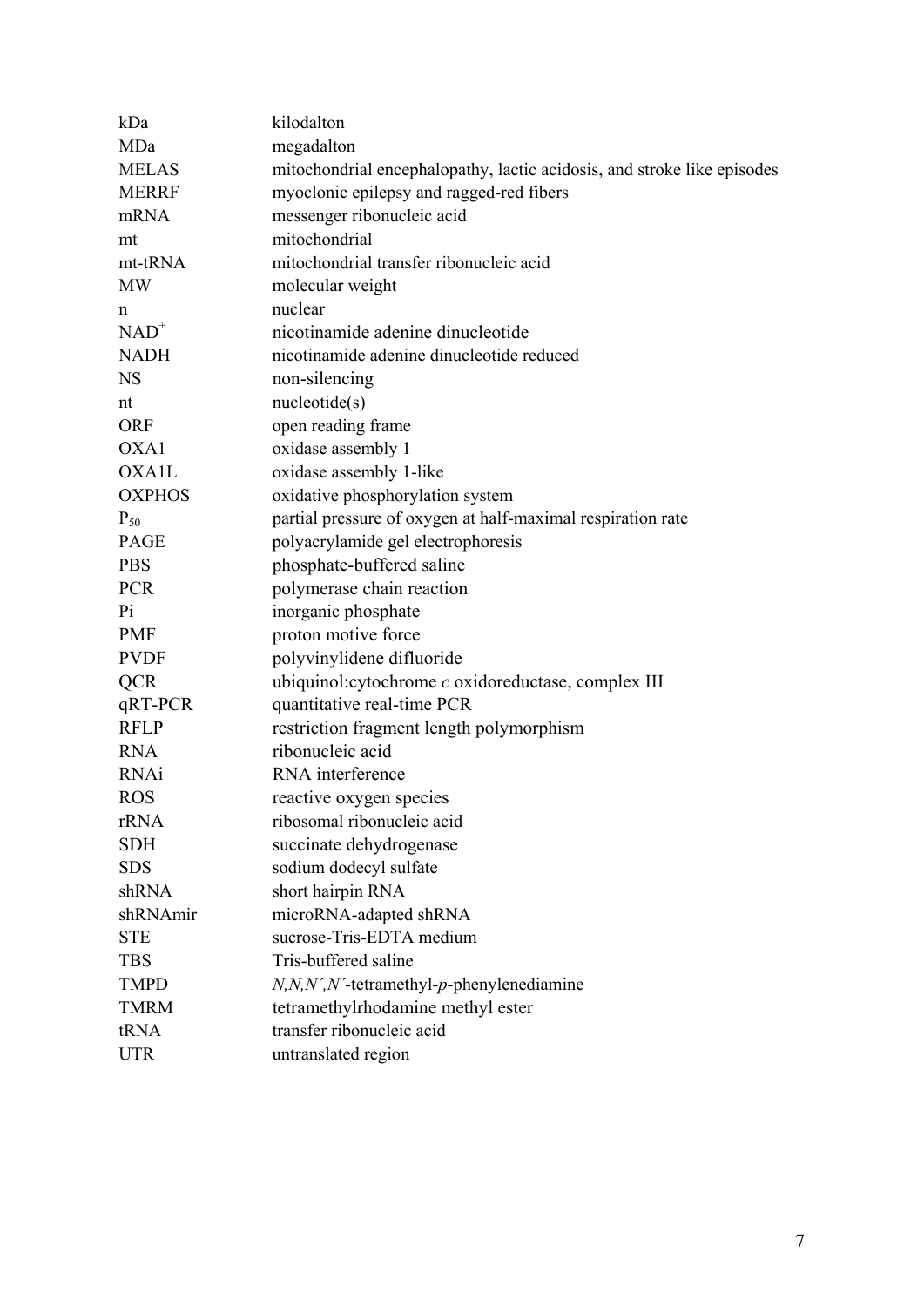## **ABSTRAKT**

Savčí organismus je plně závislý na systému oxidativní fosforylace (OXPHOS) jako hlavním zdroji produkce energie (ATP) v buňce. Poruchy OXPHOS mohou být způsobeny mutacemi v genech kódovaných mitochondriální DNA nebo jadernou DNA.

Část výzkumné práce je zaměřena na roli raně a pozdně se asemblujících, jaderně kódovaných, strukturních podjednotek cytochrom c oxidasy (CcO) a Oxa1l, lidského homologu kvasinkové mitochondriální Oxa1 translokasy, v biogenezi cytochrom c oxidasy a její funkci s využitím stabilní RNA interference COX4, COX5A, COX6A1 a OXA1L a ektopické exprese epitopově značených podjednotek Cox6a, Cox7a a Cox7b v buněčné linii HEK (lidské embryonální ledviny)-293. Naše výsledky ukazují, že zatímco podjednotky Cox4 a Cox5a jsou nezbytné pro asemblaci funkčního komplexu CcO, Cox6a podjednotka je důležitá pro její stabilitu. V buňkách se sníženou expresí OXA1L byla překvapivě zjištěna normální aktivita i hladina holoenzymu CcO, přestože inaktivace OXA1 u kvasinek vyvolá kompletní ztrátu aktivity CcO.

Při studiu poruch OXPHOS v izolovaných mitochondriích kosterního svalu, srdce, jater a frontálního kortexu získaných od pacientů s Leigh syndromem (mtDNA mutace 8363G>A), MERRF syndromem (mtDNA mutace 8344A>G) a MELAS syndromem (mtDNA mutace 3243A>G) jsme nalezli tkáňově specifické rozdíly v dopadu mt-tRNA mutací na OXPHOS mozku, které se významně lišily od dopadu těchto mutací v ostatních tkáních. Navíc jsme ukázali, že v případě mtDNA mikrodelece 9205ΔTA v ATP6 genu je výrazně omezena syntéza podjednotky a komplexu ATPasy a postižena biogeneze CcO.

**Klíčová slova:** mitochondrie, cytochrome c oxidasa, ATP synthasa (ATPasa), tkáňová specifita, asemblace proteinů, biogeneze, RNA interference (RNAi)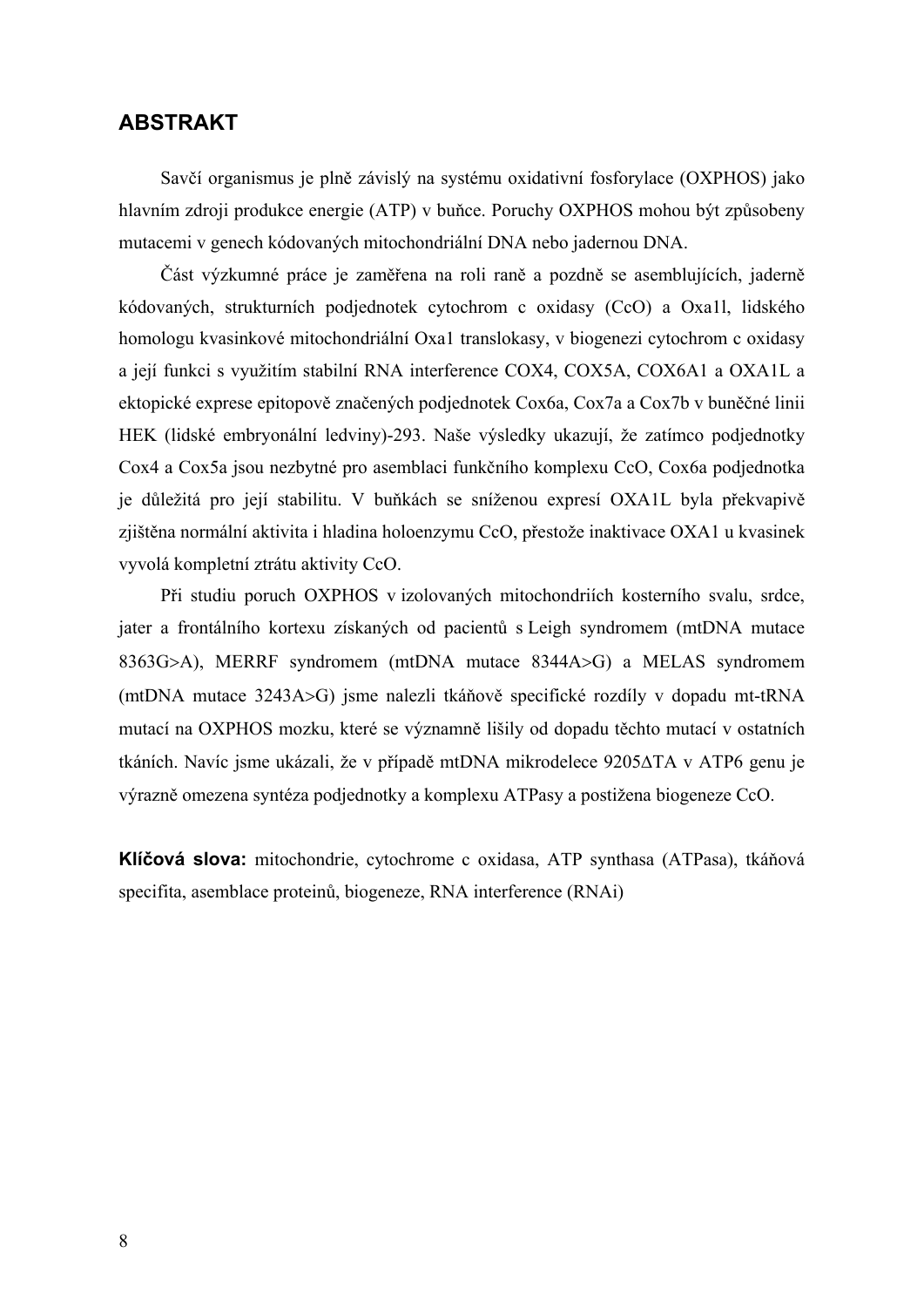## **ABSTRACT**

The mammalian organism fully depends on the oxidative phosphorylation system (OXPHOS) as the major energy (ATP) producer of the cell. Disturbances of OXPHOS may be caused by mutations in either mitochondrial DNA (mtDNA) or nuclear DNA (nDNA).

One part of the thesis is focused on the role of early and late assembled nuclearencoded structural subunits of cytochrome c oxidase (CcO) as well as Oxa1l, the human homologue of the yeast mitochondrial Oxa1 translocase, in the biogenesis and function of the human CcO complex using stable RNA interference of COX4, COX5A, COX6A1 and OXA1L, as well as expression of epitope-tagged Cox6a, Cox7a and Cox7b, in HEK (human embryonic kidney)-293 cells. Our results indicate that, whereas nuclear- encoded CcO subunits Cox4 and Cox5a are required for the assembly of the functional CcO complex, the Cox6a subunit is required for the overall stability of the holoenzyme. In OXA1L knockdown HEK-293 cells, intriguingly, CcO activity and holoenzyme content were unaffected, although the inactivation of OXA1 in yeast was shown to cause complete absence of CcO activity.

In addition, we compared OXPHOS protein deficiency patterns in mitochondria from skeletal muscle, heart, liver and frontal cortex of patients with Leigh (mtDNA mutation 8363G>A), MERRF (mtDNA mutation 8344A>G), and MELAS (mtDNA mutation 3243A>G) syndromes. Our data show new effects of mt-tRNA mutations on the brain which differ substantially from those described for other tissues. Furthermore, we found that mtDNA 9205ΔTA microdeletion in the ATP6 gene prevents the synthesis of ATPase subunit a and also affects the biogenesis of CcO.

**Key words:** mitochondria, cytochrome c oxidase, ATP synthase (ATPase), tissue specificity, protein assembly, biogenesis, RNA interference (RNAi)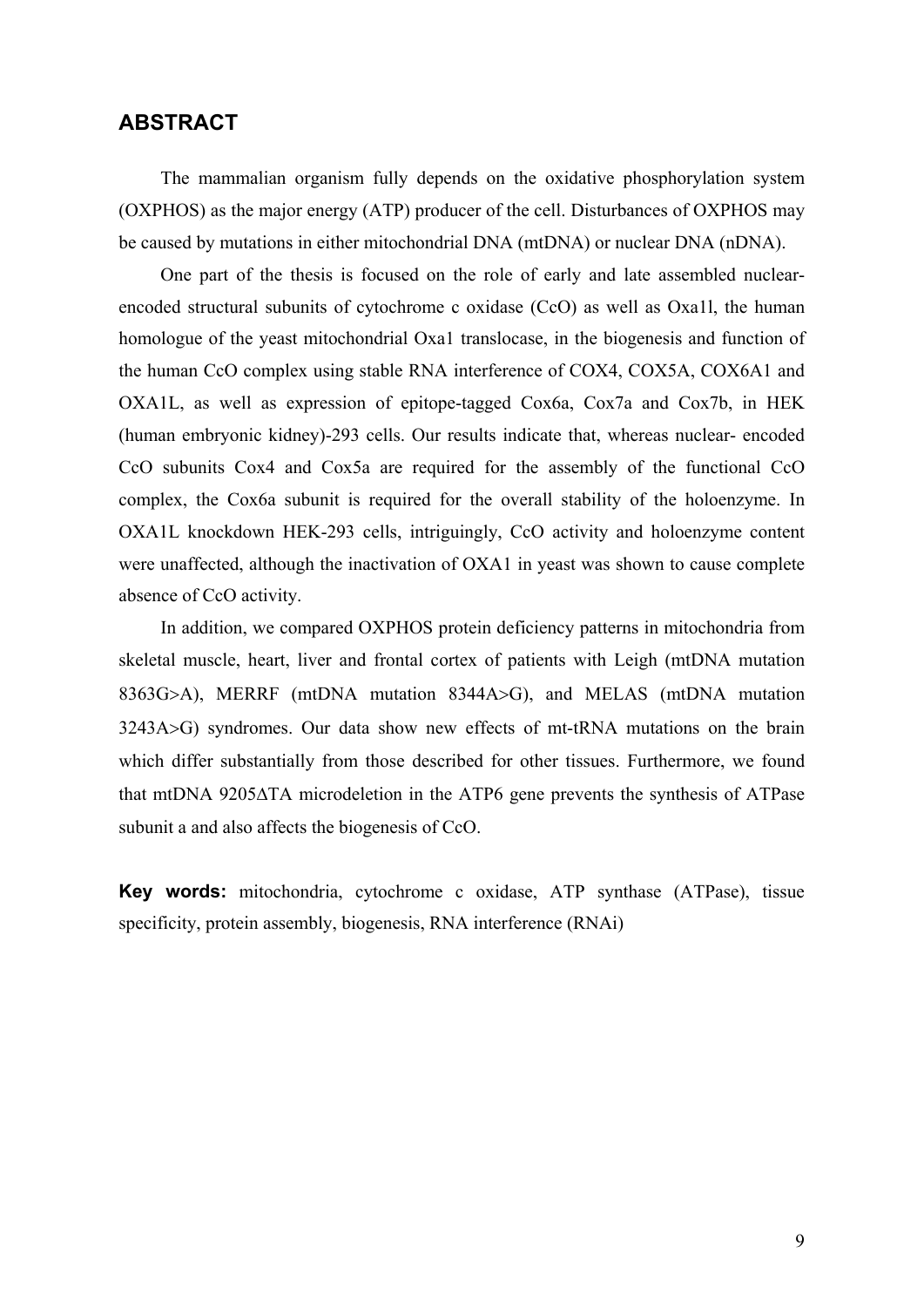## **1 INTRODUCTION**

#### **1.1. Mitochondria**

Mitochondria are the endosymbiotic semiautonomous ATP-generating organelles of eukaryotes which display striking interspecies and inter-tissue variations in shape, connectivity, and inner membrane morphology [1]. The general structure of mitochondrion is defined by its two membranes [2,3]. A topologically simple and limiting outer membrane enwraps the energy-transducing inner membrane whose surface area is considerably larger and which in turn encloses a protein-rich matrix. To accommodate the volume constraint imposed by the outer membrane, the inner membrane has numerous invaginations, the cristae, each of which can have one or more tubular connections to the membrane periphery [4]. In addition to the scaffold function of the inner membrane for the assembly and operation of the respiratory chain complexes, this highly pleomorphic structure provides the permeability barrier across which the respiratory machinery generates its chemiosmotic gradient. Electron tomographic analyses of various mitochondria provided overwhelming evidence that cristae are not simply random folds in the inner membrane but rather internal compartments formed by invaginations of the membrane, which originates at narrow necklike segments referred as crista junctions [4-6]. The number of crista junctions and the morphology of the intercristal space have been shown to change with the metabolic state of the mitochondria [6-8] and can only be achieved by the inner membrane undergoing fusion and fission [9]. The relative activities of proteins involved in mitochondrial fusion and fission determine an overall morphology, integrity and turnover of the mitochondrial population as well as segregation and protection of mitochondrial DNA [10-13]. In many cases, mitochondria form a complex reticulum that interacts with other cellular components, in particular the cytoskeleton and endoplasmic reticulum [14,15]. Interaction of mitochondrial and endoplasmic reticulum networks and the connectivity state of mitochondria controls metabolic flow, production of reactive oxygen species (ROS), protein transport, intracellular  $Ca^{2+}$  signaling and cell death [16-20].

#### **1.2. System of oxidative phosphorylation**

ATP production in eukaryotes from glucose and oxygen normally consists of two catabolic processes [21]. First, the glycolytic system supplies mitochondria with pyruvate. Second, pyruvate dehydrogenase complex and Krebs cycle catalyze oxidative conversion of pyruvate to  $H_2O$  and  $CO_2$ . Substrates of Krebs cycle do not come only from glycolysis, but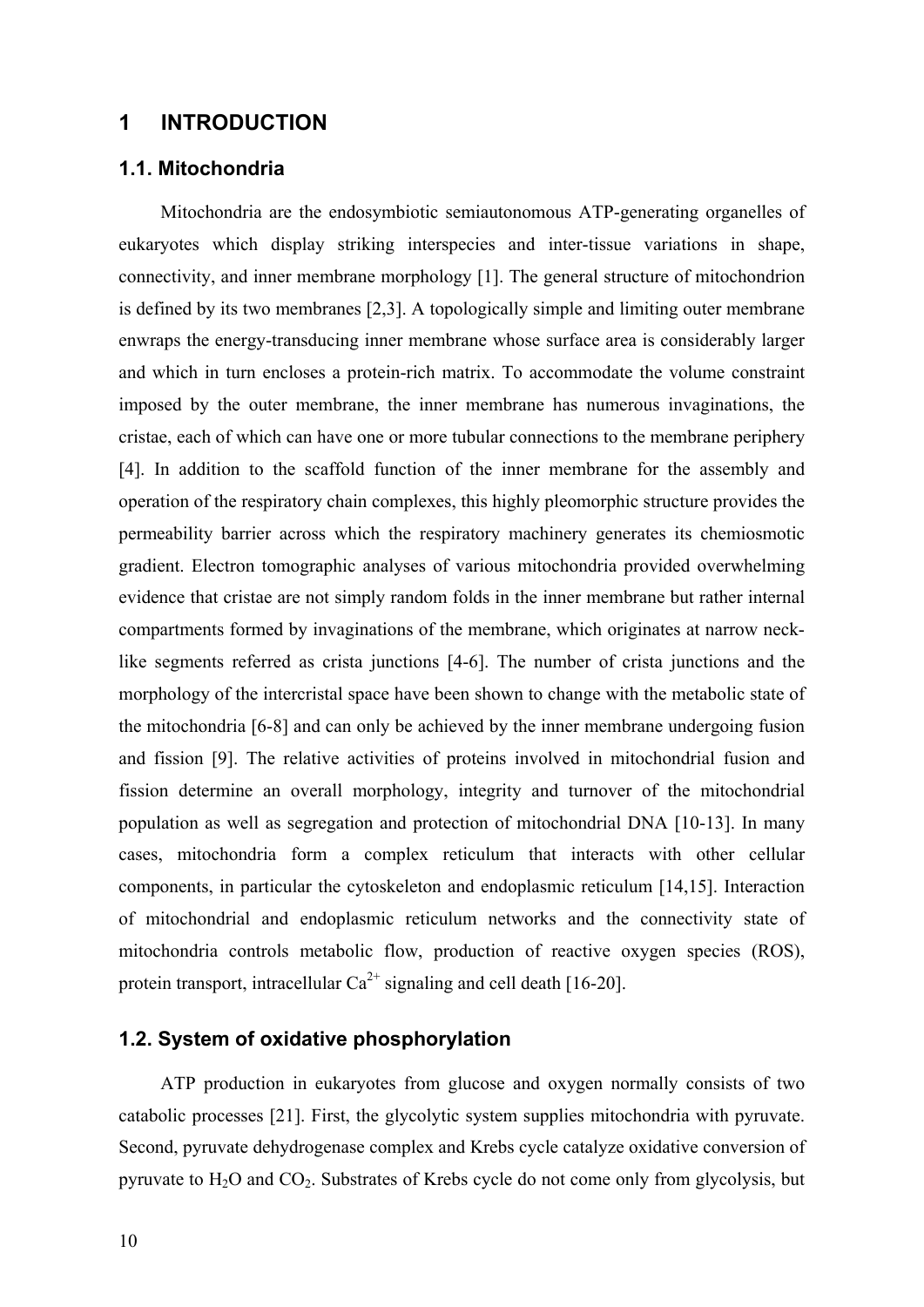also from beta-oxidation of fatty acids and proteolysis. Concomitantly to these catabolic processes, electrons are transferred via coenzymes  $NAD<sup>+</sup>$  and  $FAD$  to pass into the mitochondrial electron-transport chain which produces a proton gradient across the mitochondrial membrane. The free energy stored in this electrochemical gradient drives the synthesis of ATP from ADP and phosphate through oxidative phosphorylation [21,22]. The mechanistic principle of oxidative phosphorylation was first proposed by Peter Mitchell [23] who received for chemiosmotic hypothesis Nobel prize in 1978.

#### **1.2.1. Electron-transport chain**

Electrons travel from NADH and  $FADH<sub>2</sub>$  to  $O<sub>2</sub>$  through series of redox centers from lower to higher standard reduction potentials, so that the overall process is exergonic. Some of these redox centers are mobile, and others are components of integral membrane protein complexes. The released energy is used at three locations within the chain (CI, CIII and CIV) to expel protons from the matrix into the IMS, resulting in a potential difference  $(\Delta \Psi)$ and proton gradient  $(\Delta pH)$  across the IMM [21]. The energy stored in this electrochemical proton gradient, generally referred to as proton motive force (PMF) can be used for chemical, osmotic and mechanical work. The PMF is dominated by ΔΨ, with ΔpH contributing ∼15% to its total magnitude [24,25].

#### **1.2.2. Complex V and transporters of its substrates**

Complex V,  $F_1F_0$ -ATP synthase or F-type ATPase is multisubunit enzyme nearly ubiquitous in the cell membranes of eubacteria, inner membranes of mitochondria and tylakoid membranes of chloroplasts [26]. Under oxidative conditions, this enzyme synthesizes the vast majority of cellular ATP from ADP and  $P_i$  at the expense of proton or sodium motive force [27-30]. To be utilized for oxidative phosphorylation, ADP as well as inorganic phosphate (Pi) must be transported into the mitochondrial matrix. Since these substrates are large, hydrophilic, highly charged molecules, averse to low dielectric membrane environment, their transport through biomembranes requires carriers. The protein, which mediates transmembrane efflux of ATP in exchange for ADP, is ADP/ATP carrier [31]. Regarding inorganic phosphate, its smaller fraction may be transported by the dicarboxylate carrier, which catalyzes a Pi/dicarboxylate or Pi/Pi exchange. However, the protein, which is mainly responsible for phosphate transport, is the mitochondrial phosphate carrier [32].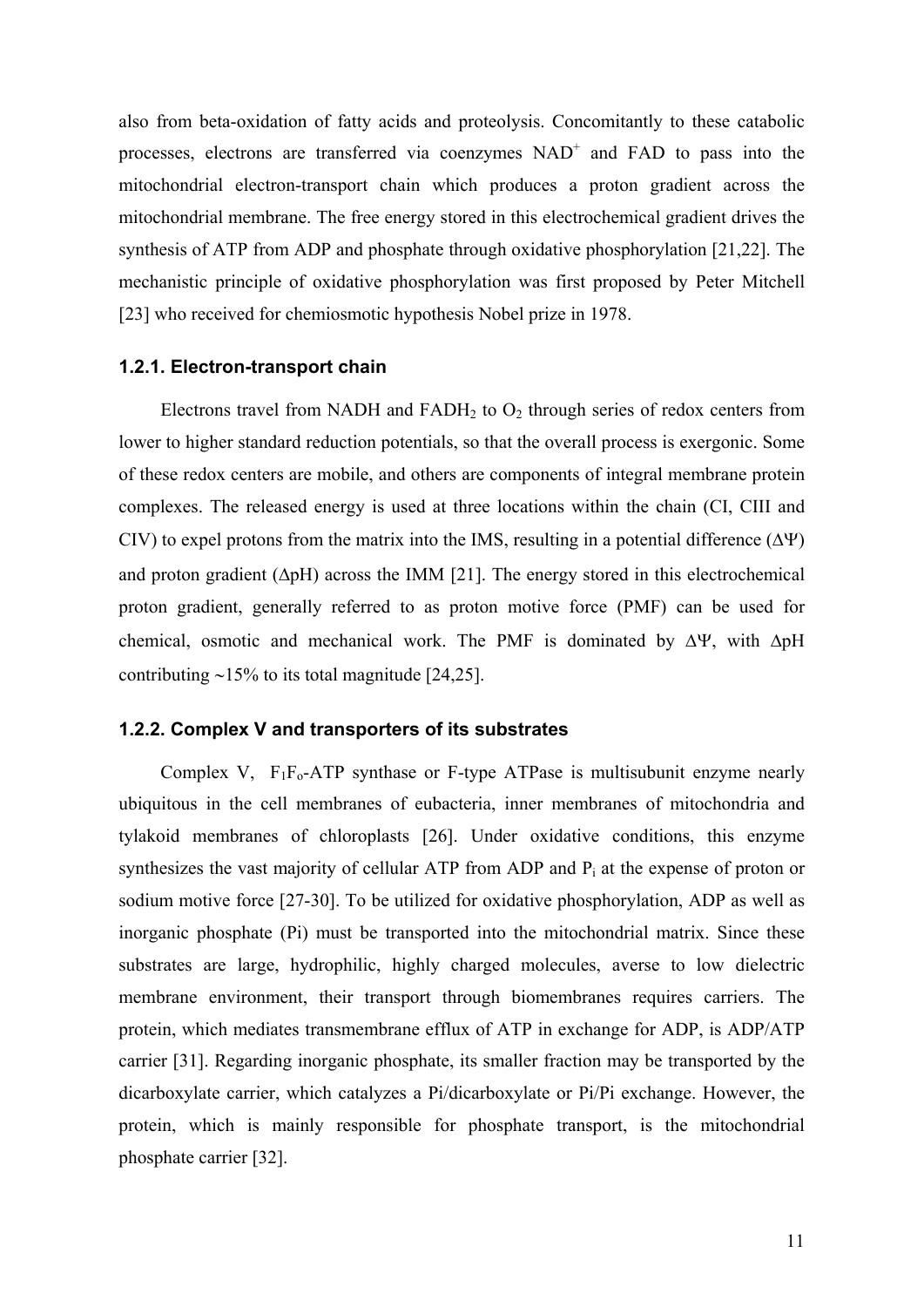#### **1.3. Mitochondrial disorders**

As mentined above, mitochondria hold a central position in cellular bioenergetics. The importance of mitochondria for cell viability is most dramatically apparent from diseases resulting from its malfunction. OXPHOS disorders, first recognized 50 years ago [33], have been found to be the most frequent cause of metabolic abnormality in pediatric neurology [34,35] but often present with nonneurological symptoms (e. g. hepatic, cardiac, renal, gastrointestinal, endocrine, hematological symptoms, failure to thrive) [36,37] or can contribute to severe diseases of adulthood (e. g. Parkinson's disease, Alzheimer's disease, Type 2 diabetes mellitus) [38-40]. The clinical and genetic variability of OXPHOS disorders makes it extremely difficult to estimate prevalence accurately; however, the general incidence of mitochondrial disease is approximately 1:5000 [41,42]. Since the OXPHOS is composed of 13 structural subunits encoded by mtDNA and more than 70 structural polypeptides encoded by nDNA, primary OXPHOS disorders can be classified genetically according to whether the primary defect is in the nuclear or mitochondrial genome. Furthermore, 24 additional mtDNA-encoded genes are involved in mitochondrial translational apparatus and numerous nDNA-encoded genes are necessary for synthesis of prosthetic groups and assembly of OXPHOS complexes, stability of mtDNA and mitochondrial biogenesis. Therefore, inheritance of these mutations may be autosomal recessive or dominant, X-linked or maternal [43].

At the metabolic level, the impact of OXPHOS disease can be classified as systemic consequences (e. g. pathological increase in concentration of the lactic acid, alanin or higher ketone body ratio) or consequences at the tissue and cellular level (bio-energy deficiency, redox or metabolite imbalance or elevated or disturbed production of ROS) [44]. Biochemically, OXPHOS defects are classified based on the affected enzyme as isolated (only one OXPHOS enzyme is deficient) or combined (more than one complex deficiency is observed). Due to high complexity of genes which are involved in optional functioning of OXPHOS, some of which very likely remain to be identified, most patients are still classified clinically or biochemically, simply because the genetic defect has not yet been established. Therefore, there is a great need to better understand the genetics of mitochondrial disease as well as biogenesis of OXPHOS, which will enable prenatal diagnoses and will deliver deeper understanding of mitochondrial function necessary for development of effective therapies [45].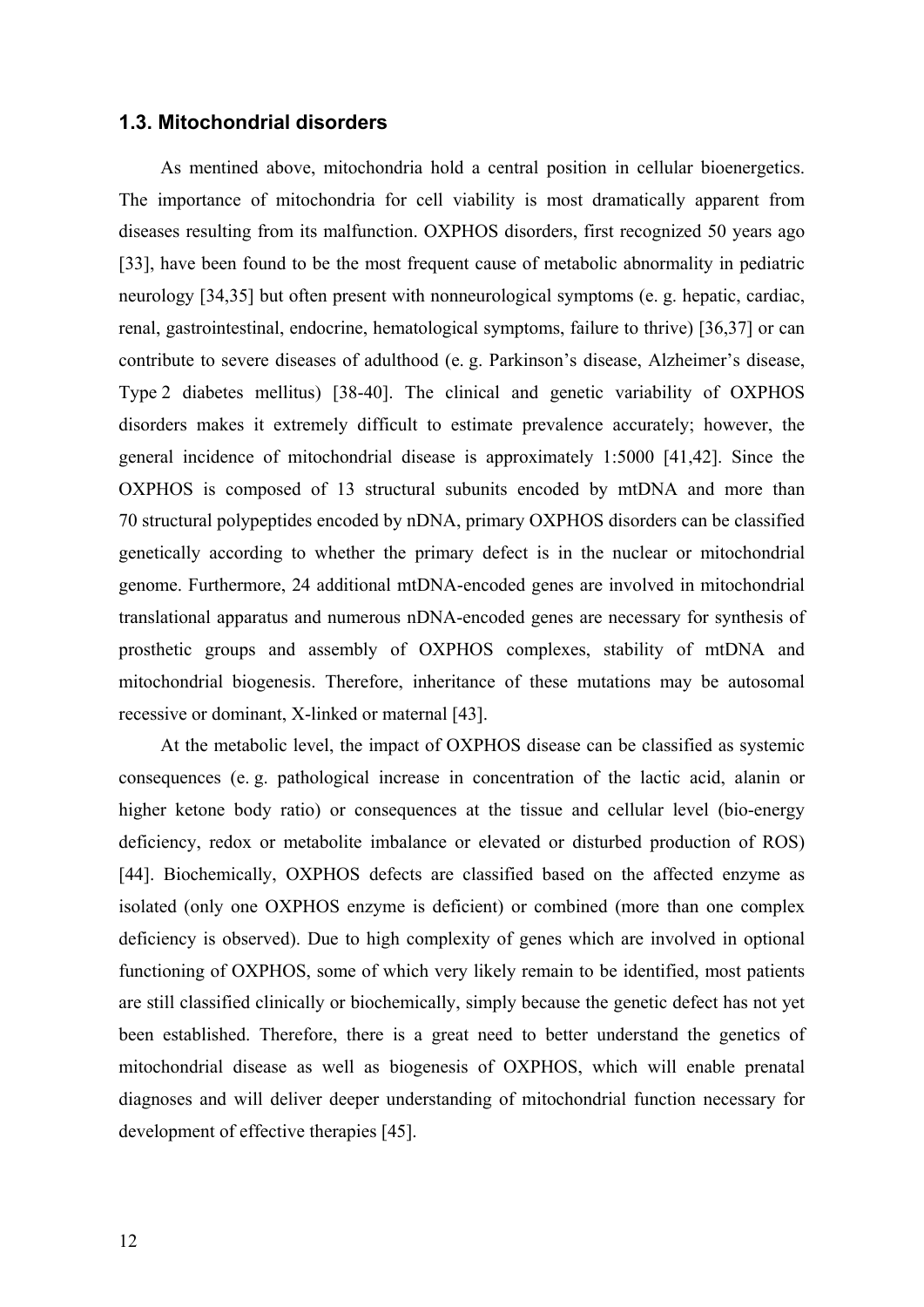### **2 AIMS OF THE STUDY**

Our laboratory for study of mitochondrial disorders specializes in biochemical and molecular diagnostics of OXPHOS deficiencies in the patients predominantly coming from Czech and Slovak Republics. One part of this thesis is based on the study of selected deleterious mutations of mtDNA in terms of their impact on OXPHOS steady-state levels and functioning in various patients´ tissues. All analyzed mutations, especially those in genes coding for mt-tRNAs, usually affects more than one OXPHOS complex, thus they manifest as combined OXPHOS defects. We were interested in differences in OXPHOS deficiency patterns among various tissues.

Second part of this thesis is aimed at biogenesis of cytochrome c oxidase (CcO), the complex IV of OXPHOS, which plays central role in oxidative metabolism. Defective CcO functionality results in heterogeneous group of diseases predominantly affecting tissues with high-energy demands. In the group of 180 CcO-deficient children identified in Poland, Czech and Slovak Republics [46], molecular basis of CcO deficiency, which is fundamental e. g. for prenatal diagnostics in affected families, still remains to be elucidated approximately in the half of cases. Therefore, the study of CcO biogenesis also became an important interest in our laboratory and of my thesis.

The specific aims of this thesis have been:

#### *1) to study new aspects of the CcO assembly pathway*

- a) Characterization of the assembly and function of human nuclear-encoded CcO subunits 4, 5a, 6a, 7a and 7b.
- b) Characterization of the biochemical properties of OXA1L, the human homologue of the yeast mitochondrial Oxa1 translocase, and study of its role for CcO biogenesis.

## *2) to study the molecular basis of selected mtDNA-encoded mutations and their impact on OXPHOS function*

- a) Analysis of the tissue-specific effects of mt-tRNA point mutations in patients affected by Leigh syndrome (8363G>A), MERRF syndrome (8344A>G), and MELAS syndrome (3243A>G) on the steady-state levels and activity of OXPHOS complexes.
- b) Study of molecular and biochemical impact of mtDNA mutation in the ATP6 gene (9205ΔTA) on the biosynthesis of ATPase subunit a and its structural and functional consequences.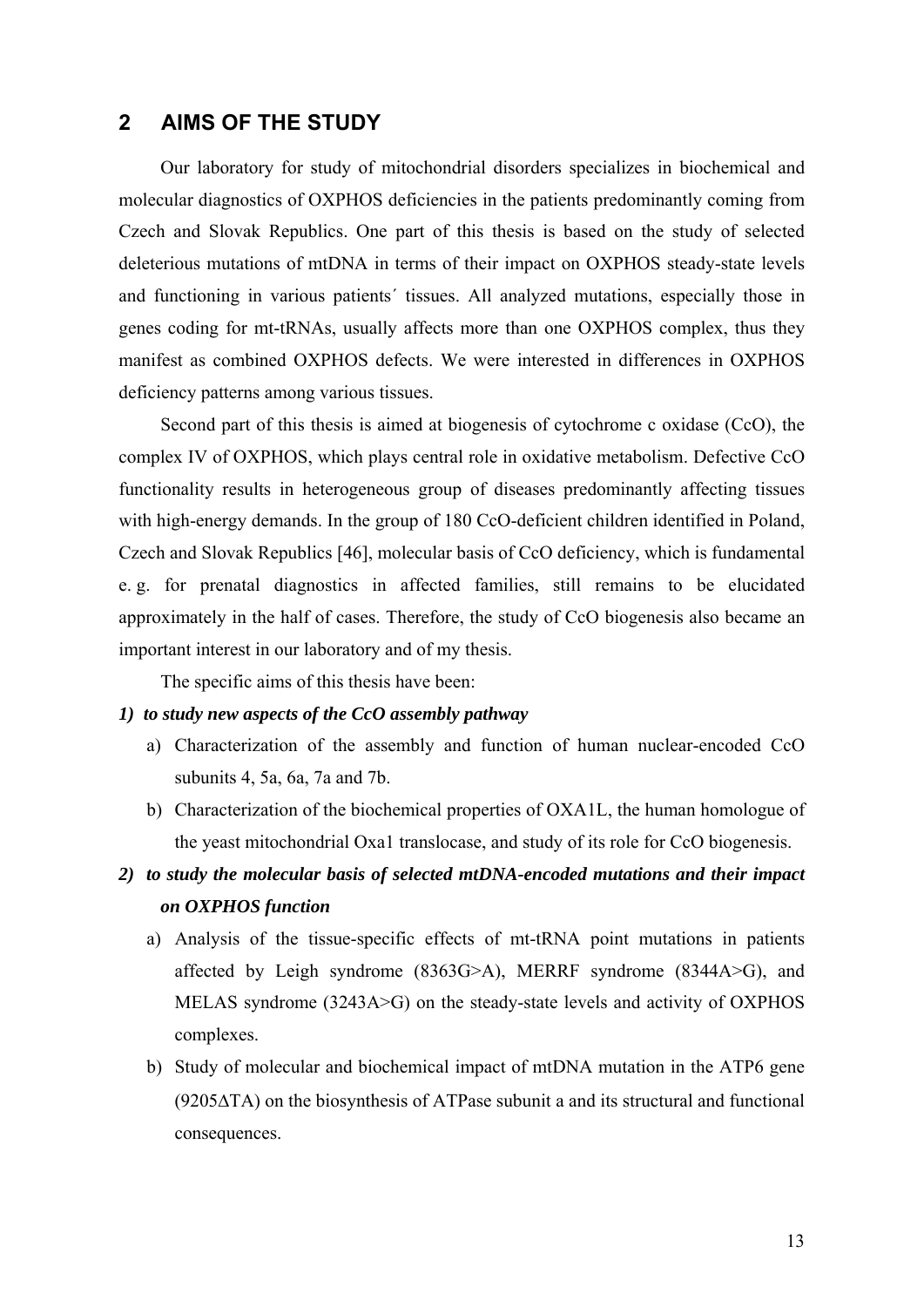## **3 MATERIAL AND METHODS**

#### **3.1. Tissues and cell lines**

Human samples for analyses were obtained from patients with mtDNA microdeletion 9205 $\Delta$ TA, from three patients harboring two mutations in mt-tRNA<sup>Lys</sup> (8363G>A and 8344A>G) or one mutation in mt-tRNA<sup>Leu(UUR)</sup> (3243A>G), as well as from age-related controls. Open muscle biopsies from the tibialis anterior muscle were frozen at -80°C. Postmortem tissue specimens obtained at autopsy of patients with mtDNA mutations 8363G>A and 3243A>G, and controls were frozen less than 2 h after death. Fibroblast cultures were established from skin biopsies. HEK-293 cells (CRL-1573) were obtained from A.T.C.C. (Manassas VA, U.S.A.).

#### **3.2. Ethics**

All studies were carried out in accordance with the Declaration of Helsinki of the World Medical Association and were approved by the Committees of Medical Ethics at all collaborating institutions. Informed consent was obtained from investigated individuals or their parents.

#### **3.3. Plasmid construction**

The nucleotide sequences of 41 different candidate shRNAmirs targeted to COX4I1, COX5A, COX6A1 and OXA1L mRNAs were designed with shRNA Retriever (http://katahdin.cshl.org/ siRNA/RNAi.cgi?type=shRNA) or downloaded from the publicly accessible RNAi Codex database [47]. The corresponding 97-mer oligonucleotides were synthesized (Invitrogen) and used as template sequences for PCR amplification to produce clonable double-stranded XhoI/EcoRI restriction fragments which were inserted into pCMV-GIN-Zeo vector (Open Biosystems). The negative control (non-silencing) shRNAmir pCMV-GIN-Zeo derivative was obtained from Open Biosystems. The coding sequences of COX7A2 (IMAGE ID: 40002220) and COX7B (IMAGE ID: 3861730) were amplified from the respective full-length cDNA clones (ImaGenes), fused to the C-terminal FLAG epitope and cloned (EcoRI/NotI) into the modified pmaxFP-Red-N plasmid (Amaxa). The full length human OXA1L coding sequence (IMAGE ID: 40017377) was amplified and inserted into the C-FLAG fusion mammalian expression vector pCMV-Tag4a (Stratagene). The fidelity of all constructs was confirmed by automated DNA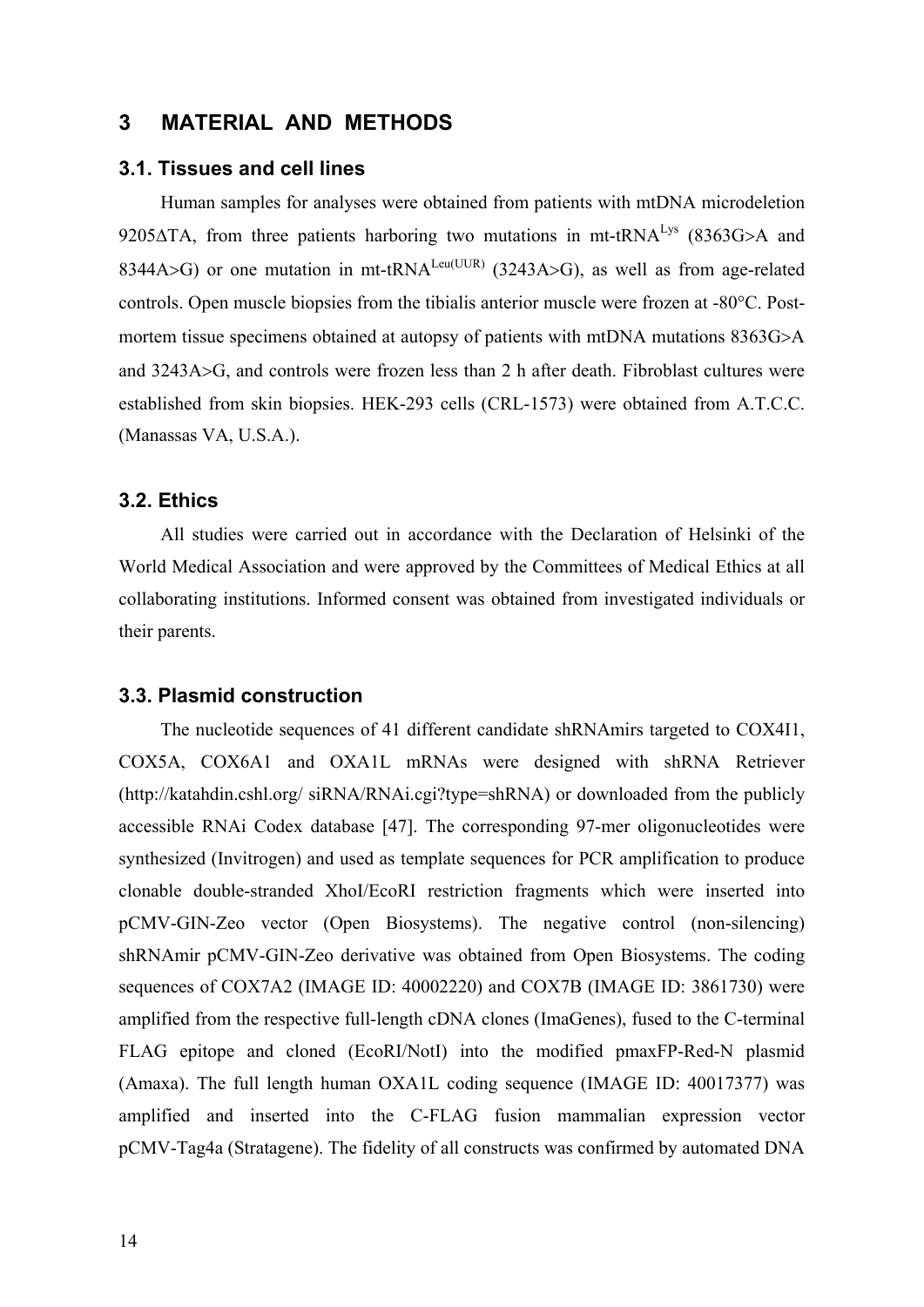sequencing. Plasmids pReceiver-M02 (EXC0224) and pReceiver-M13 (EX-C0224) (GeneCopoeia) were used to express Cox6a2 and Cox6a2–FLAG respectively.

#### **3.4. Cell cultures, transfections and flow cytometry**

Fibroblast cultures and HEK-293 cells were grown in Dulbecco's modified Eagle's medium supplemented with 10% (v/v) fetal calf serum (Sigma) and fetal bovine serum Gold (PAA), respectively, at  $37^{\circ}$ C in  $5\%$  CO<sub>2</sub>. HEK-293 cell lines stably expressing shRNAmir were prepared using the Nucleofector<sup>TM</sup> device (Amaxa) and the HEK-293 cellspecific transfection kit. At 48 h after the transfection, antibiotic-resistant colonies were selected and further maintained in the presence of 720 μg/ml G418 (Clontech). The GFP fluorescence of stable G418-resistant HEK-293 cells was measured with a FACSCalibur flow cytometer and analyzed using the Cell Quest 3.3 application (Becton Dickinson).

The transient expression of Oxa1l or selected CcO subunits in HEK-293 cells was accomplished using the Lipofectamine 2000 reagent (Invitrogen) or the Express-In Transfection Reagent (Open Biosystems). To obtain optimal accumulation of the CcO subunit polypeptides, the cells were transfected twice consecutively, leading to transgene expression for a total of 4 days. To assess the efficiency of the shRNAmir constructs interfering with *OXA1* transcripts, HEK-293 cells were co-transfected using a Nucleofector<sup>™</sup> device with either one of the eight OXA1L-targeted shRNA constructs or the negative control (non-silencing) shRNA construct and with the OXA1L-FLAG expression construct. At 48 h after the transfection, the cells were lysed and the expression level of the Oxa1l-FLAG fusion protein was examined by immunoblot analysis.

#### **3.5. Isolation of mitochondria**

Mitochondria from fibroblasts were isolated by a hypo-osmotic shock method [48]. Mitoplasts from fibroblasts were prepared as described previously [49]. To isolate mitochondria from HEK-293 cells, collected and thawed cells were resuspended in STE buffer [250 mM sucrose, 10 mM Tris/HCl (pH 7.4), 1 mM EDTA, 1% (w/v) Protease inhibitor cocktail (Sigma)], homogenized in a glass/glass homogenizer at 4°C. Unbroken cells and nuclei were removed by centrifugation for 15 min at 4°C and 600 g and the mitochondrial fraction was isolated from the postnuclear supernatant by centrifugation for 25 min at 4°C and 10 000 g. The mitochondrial pellet was washed, resuspended in STE buffer (2.5 volume of the mitochondrial pellet) and stored at -80°C. Muscle mitochondria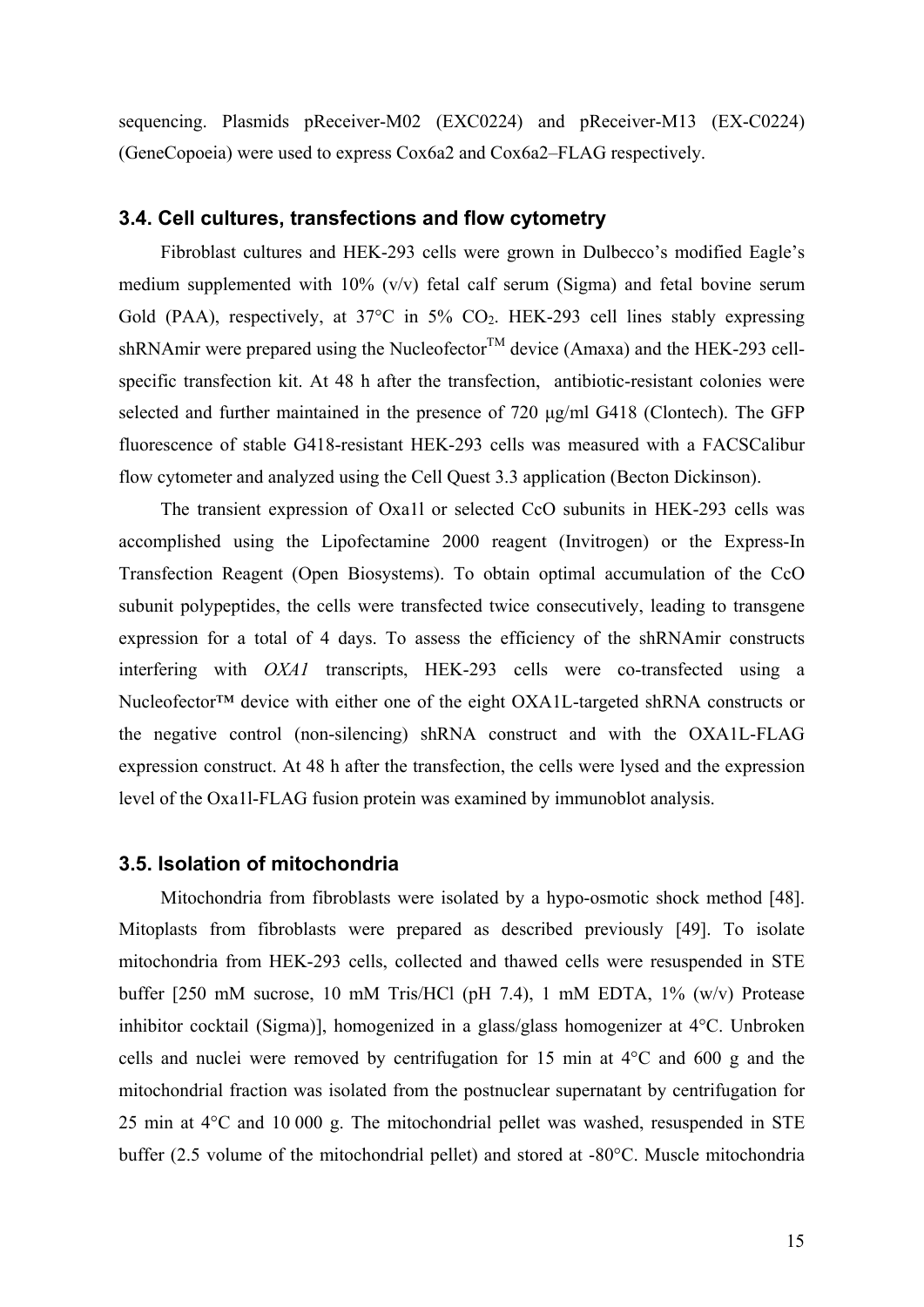were isolated according to [50], but without use of protease. The mitochondrial pellet was stored at a final protein concentration of 20-25 mg/ml at -80°C.

#### **3.6. Immunofluorescence**

HEK-293 cells  $(1.5 \times 10^5)$  grown on 70 mm<sup>2</sup> glass chamber slides (BD Falcon) were transfected with an OXA1L–FLAG expression construct using the Lipofectamine 2000 reagent. At 24 h after the transfection, the cells were incubated with 200 nM MitoTracker Red CMX Ros (Molecular Probes) for 15 min, and then fixed and permeabilized with PBS containing 4% (v/v) paraformaldehyde and 0.1% (v/v) Triton X-100 solutions, respectively. Subsequently, the cells were incubated in PBS with  $10\%$  (w/v) BSA for 1 h at 37 $\degree$ C to block non-specific binding. Immunocytochemical detection was then performed with a monoclonal M2 anti-FLAG and with an anti-mouse  $\text{IgG}_1$  Alexa Fluor® 488 antibody.

#### **3.7. Laser scanning confocal microscopy**

*xyz* images sampled according to the Nyquist criterion were acquired using a Nikon Eclipse TE2000 microscope equipped with a C1*si* confocal scanning head and an Apo TIRF  $60 \times$  (N.A. 1.49) objective. The 488 nm and 543 nm laser lines and appropriate 515±15 and 590±15 nm band pass filter sets were used for excitation and fluorescence detection, respectively. Individual channel images were acquired separately. Images were restored using the measured point spread function (PSF) and the classic maximum likelihood deconvolution algorithm in Huygens Professional Software (SVI).

#### **3.8. Sub-cellular and submitochondrial fractionation**

The postnuclear supernatant from isolation of HEK-293 mitochondria was centrifuged at 10 000 g for 25 min. The resulting supernatant corresponding to the cytoplasmic fraction was collected, and the mitochondrial pellet was washed once with the STE buffer. For sonical disruption, isolated mitochondria were adjusted to a protein concentration of 2.5 mg/ml, sonicated and centrifuged at 100 000 g for 30 min. Alkaline sodium carbonate extraction of mitochondrial membranes was performed essentially as described [51].

#### **3.9. Preparation of a polyclonal antibody to human Oxa1l**

An Oxa1l-specific antibody was prepared by Open Biosystems. An Oxa1l-specific antiserum was generated by immunizing chicken with a synthetic peptide (KLH-coupled)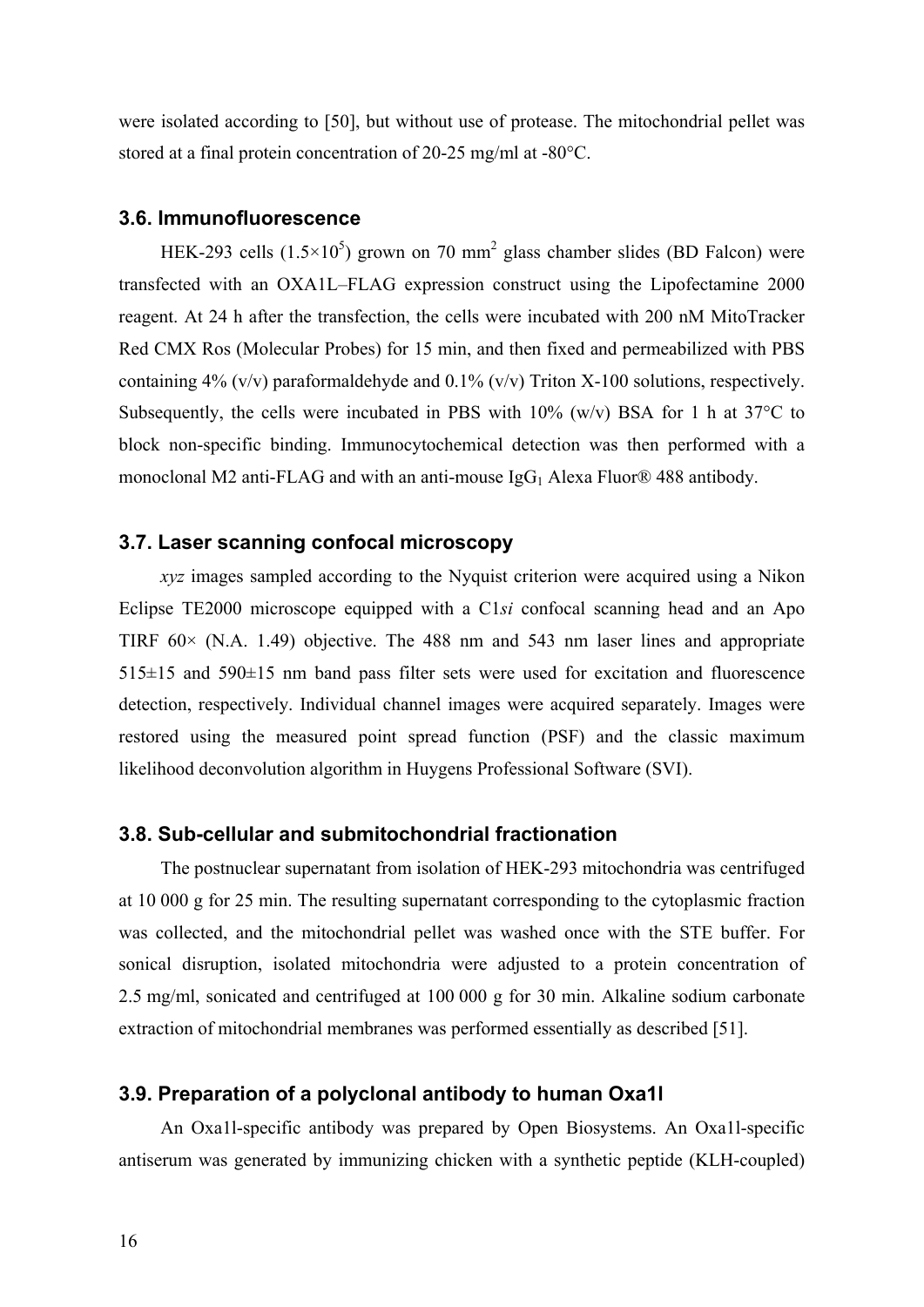corresponding to the C-terminal part of human Oxa1l (CKPKSKYPWHDT). The polyclonal antibody to human Oxa1l was affinity-purified from the total IgY with the respective peptide-packed column. The specificity of the produced antibody was tested by immunodetection of the Oxa1l-FLAG fusion protein.

#### **3.10. Electrophoresis and Western blot analysis**

In cultured skin fibroblasts, mitoplasts were solubilized using 1 g of  $DDM/g$  of protein and OXPHOS complexes were separated on 6-15% (w/v) polyacrylamide gradient BN-PAGE [50] minigels (Mini Protean system; Bio-Rad) as described previously [49]. SDS/PAGE [52] was performed on 10% (w/v) polyacrylamide slab minigels, and analysis of  $\lceil 35S \rceil$  methionine-labelled proteins was performed on a 16 cm long 15-20% (w/v) gradient polyacrylamide slab gels (Protean system; Bio-Rad). For 2D analysis, strips of the first-dimension BN-PAGE gel were incubated for 1 h in  $1\%$  (w/v) SDS and  $1\%$  (v/v) mercaptoethanol and then subjected to second dimension SDS/PAGE (10% polyacrylamide) [52]. For analysis of respiratory supercomplexes by BN/SDS/PAGE and BN/BN/PAGE, isolated mitochondria were extracted using digitonin (detergent/protein ratio of 6).The first dimension gel strips for BN/BN/PAGE immunodetection were soaked in cathode buffer containing 0.1% DDM for 15 min and then in cathode buffer containing 0.02% DDM for another 15 min. The second dimension of BN-PAGE separation was performed in the presence of 0.02% DDM as described in [53]. Gels were blotted onto Hybond C-extra nitrocellulose membranes (Amersham) or Immobilon™-P PVDF membranes (Millipore) by semi-dry electrotransfer for 60-90 min at a constant current of 0.6-0.8 mA/cm<sup>2</sup>. Membranes were air-dried overnight, rinsed twice with  $100\%$  (v/v) methanol, and blocked in PBS containing 0.2% (v/v) Tween 20 or in TBS containing 10% (w/v) non-fat dried milk for 1-3 h.

For primary detection of OXPHOS complexes or individual subunits, antibodies raised against complex I subunit NDUFA9, NADH39 and NDUFB6; complex III subunit Core1, Core2; complex IV subunit Cox1, Cox2, Cox4, Cox5a, Cox6a1, Cox6c; complex II subunit 70 kDa protein; the ATP synthase subunit F1-α, F1-β, d, OSCP,  $F_0$ c or  $F_0$ a (ATP6) [54,55]; pyruvate dehydrogenase (PDH) subunit E2; mtHSP70 protein; α-tubulin; eIF2α and anti-FLAG were used. Secondary detection was carried out with a goat anti-mouse or anti-rabbit IgG-horseradish peroxidase conjugate in TBS, 0.1-0.2% Tween 20 and 2% (w/v) non-fat dried milk or BSA, for 1 h. The immunoblots were developed with ECL® kit (Amersham) or SuperSignal West Femto Maximum Sensitivity Substrate (Pierce). Signal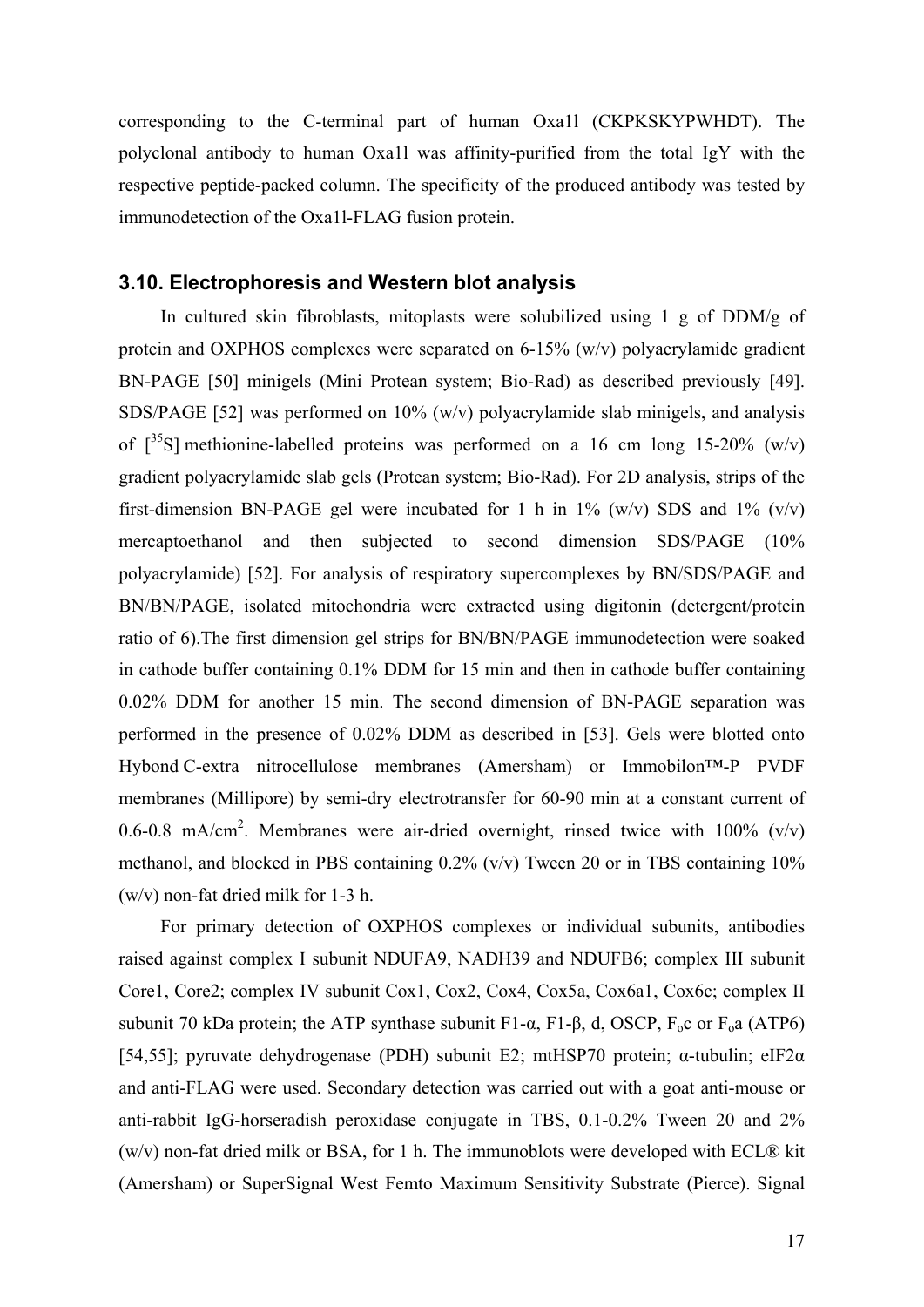acquisition was performed using LAS 1000 instrument (Fuji), VersaDoc 4000 imaging system (Bio-Rad Laboratories) or Kodak BioMax Light films (Eastman Kodak Co.). Digital images were analyzed using the Quantity One application (Bio-Rad Laboratories) or Aida 2.11 Image Analyzer software.

#### **3.11. Immunoprecipitation of Oxa1l–FLAG protein**

HEK-293 cells ( $\sim$ 10<sup>6</sup>) were transiently (48 h) transfected with the Oxa1l–FLAG expression construct, lysed with a buffer containing 1% Triton X-100, 150 mM NaCl, 1 mM EDTA and 50 mM Tris/HCl (pH 7.4), and the lysate was incubated for 6 h at 4°C with previously washed 50 μl of an ANTI-FLAG® M2 affinity agarose resin (flagipt-1; Sigma). Subsequently, the resin was washed five times with a buffer containing 150 mM NaCl, 50 mM Tris/HCl (pH 7.4), and the bound protein was eluted by competition with 3×FLAG peptide. Finally, the eluted immunoprecipitate was combined with SDS sample buffer and resolved using SDS/PAGE.

#### **3.12. Spectrophotometric assays**

The activities of respiratory chain complexes were measured spectrophotometrically with a UV-2401PC instrument (Shimadzu). The activities of the mitochondrial enzymes NADH:coenzyme  $Q_{10}$  reductase (NQR, complex I), succinate:coenzyme  $Q_{10}$  reductase (SQR, complex II), succinate:cytochrome c reductase (SCCR, complex II+III), NADH:cytochrome c reductase (NCCR, complex I+III), coenzyme Q10:cytochrome c reductase (QCCR, complex III), and cytochrome c oxidase (COX, CcO, complex IV) were measured spectrophotometrically by standard methods at 37°C in muscle homogenate and isolated muscle mitochondria [56,57], in cultured fibroblasts [58] or HEK-293 mitochondria [59]. The total protein was determined using the method of Lowry [60]. Aurovertin-sensitive ATP hydrolytic activity was measured in a ATP-regenerating system as described in [61].

#### **3.13. High-resolution oxygraphy**

Oxygen consumption in cultured fibroblasts was determined at 30°C as described in [58,62] using an Oxygraph-2k (Oroboros) and expressed in pmol of oxygen/s per mg of protein. Muscle fibers were separated mechanically according to [63], and oxygen consumption by saponin-skinned muscle fibers was determined as described [64].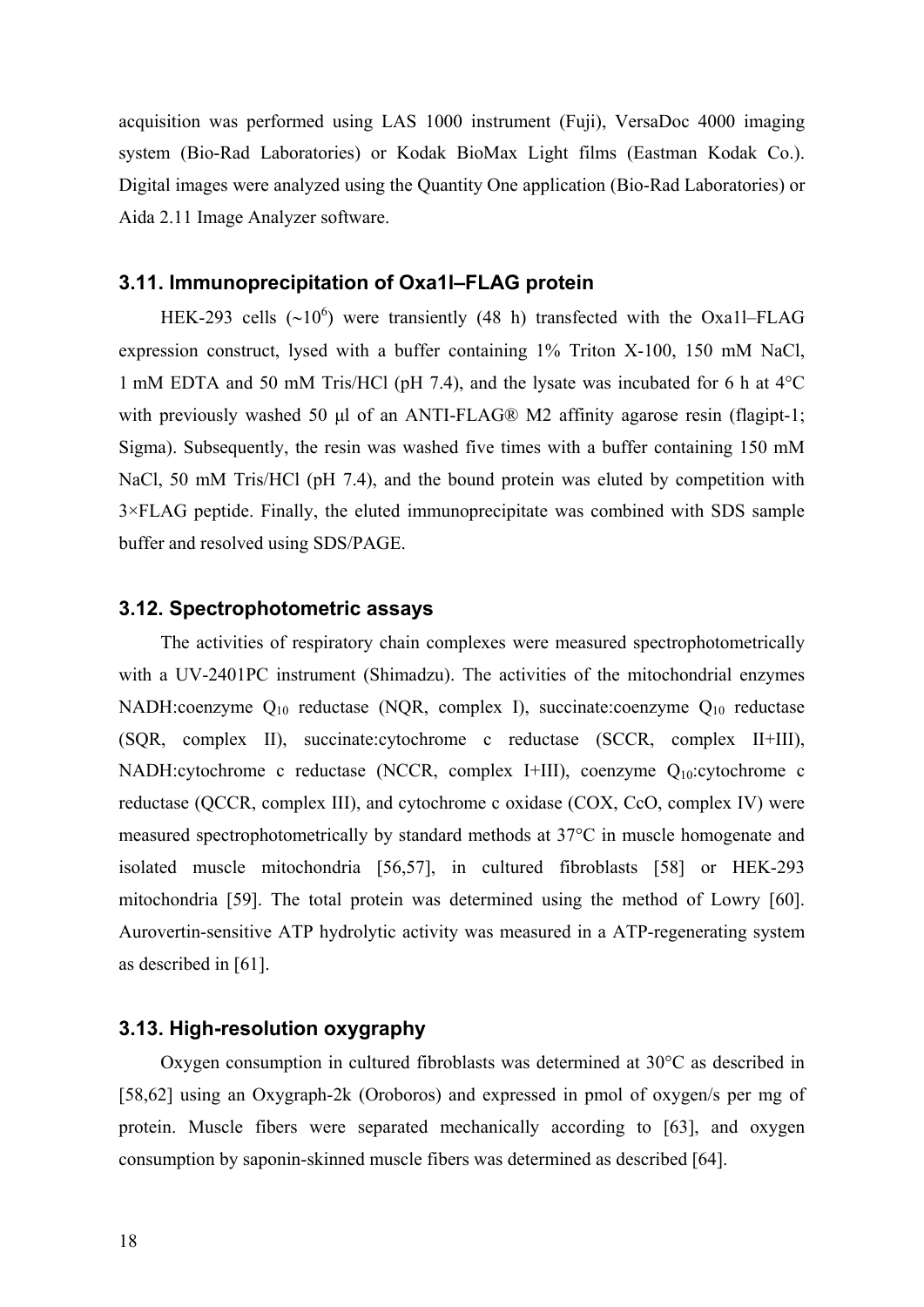The oxygen consumption of digitonin-permeabilized HEK-293 cells was measured at  $30^{\circ}$ C in a medium containing 0.5 mM EGTA, 3 mM MgCl<sub>2</sub>, 60 mM potassium lactobionate, 20 mM taurine, 10 mM  $KH_2PO_4$ , 110 mM sucrose, 1 g/l BSA, 20 mM Hepes (pH 7.1). The measurements were carried out in the presence of 30-75 μg/ml of digitonin, 2.5 μM antimycin A, 2 mM ascorbate, 500 μM TMPD and 0.5-1.5 μM FCCP. Respiration was inhibited by the addition of sodium azide to a final concentration of 10 mM. The  $P_{50}$ (partial pressure of oxygen at the half-maximal respiration rate) value was measured in the presence of 0.5 μM FCCP and 10 mM succinate essentially as described in [65]. All measurements were performed independently three to six times for each cell line.

#### **3.14. Cytofluorimetric analysis of mitochondrial membrane potential**

Freshly harvested fibroblasts were resuspended in 80 mM KCl, 10 mM Tris/HCl (pH 7.4), 3 mM  $MgCl<sub>2</sub>$ , 1 mM EDTA, 5 mM potassium phosphate and 10 mM succinate at a protein concentration of 1 mg/ml. Cells ( $\sim 10^4$  per each measurement) were permeabilized by 0.1 mg digitonin per mg protein (Sigma) and stained with 20 nM TMRM (Molecular Probes) for 15 min at room temperature. ADP, inhibitors, or both were added at indicated concentrations 1 min before cytofluorometric measurements, which were performed as described elsewhere [66] on a FACSort flow cytometer (Becton Dickinson) equipped with an argon laser, 488 nm. The TMRM signal was analyzed in the FL2 channel, equipped with a band pass filter 585±21 nm; the photomultiplier value of the detector was at 631 V in FL2. Data were acquired in log scale using CellQuest (Becton Dickinson) and analyzed with WinMDI 2.8 software (TSRI). Arithmetic mean values of the fluorescence signal in arbitrary units were determined for each sample for the purpose of subsequent graphic representation.

#### **3.15. ATP synthesis**

The rate of ATP synthesis was measured at 37°C in 150 mM KCl, 25 mM Tris/HCl, 10 mM potassium phosphate, 2 mM EDTA and 1% (w/v) BSA, pH 7.2, using 0.5 mM ADP and 10 mM succinate or 10 mM pyruvate  $+$  10 mM malate (or ketoglutarate  $+$  malate) as substrate according to [67]. Protein concentration was 1 mg/ml. For permeabilization of fibroblasts and cybrids, 0.1 and 0.03 mg of digitonin/mg of protein, respectively, was used. The reaction was started by addition of the cells and performed for the indicated time intervals. Reaction mixture aliquots of 200 μl were added to 200 μl of DMSO, and ATP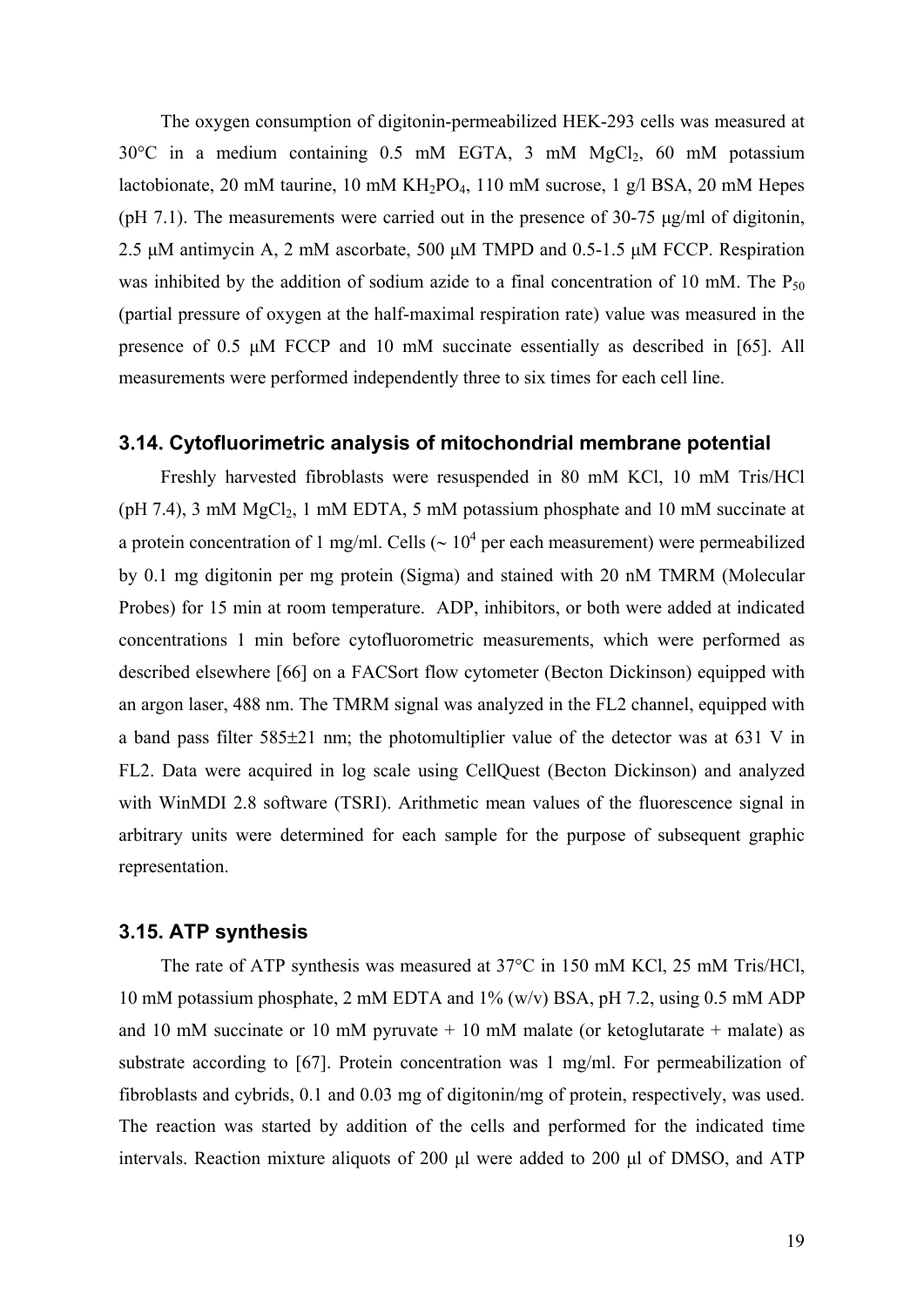content was determined in DMSO-quenched samples by a luciferase assay according to [68]. ATP production was expressed in nmol of ATP/min per mg of protein.

#### **3.16. Biosynthesis of mitochondrial proteins**

Growth medium was removed from cultured fibroblasts, and the cells were rinsed with methionine-free medium without serum (Gibco medium 21013; 1 mM pyruvate, 2 mM glutamine and 30 mg/l cysteine) and incubated in the same medium containing 10% (v/v) dialysed fetal calf serum and 100 μg/ml emetine for 10 min. The cells were labelled for 3 h with 300  $\mu$ Ci/ml L-[<sup>35</sup>S] methionine, as described in [69]. The products were separated by 15–20% (w/v) polyacrylamide gradient SDS/PAGE. A small aliquot of the samples prepared for electrophoresis was used to measure the total incorporation of radioactivity in the mitochondrial fraction as trichloroacetic acid-precipitable counts. The radioactivity of proteins was quantified in dried gels using a BAS-5000 system (Fuji). Labelled proteins were identified according to their molecular mass as reported previously in *ex vivo* translation assays [69].

#### **3.17. Protein determination**

The protein content was measured by the Bradford or Micro BCA protein kit assays (Bio-Rad Laboratories), using BSA as a standard. Samples were sonicated for 20 s prior to protein determination.

#### **3.18. DNA analysis and sequencing**

Total genomic DNA from muscle and cultured fibroblasts was isolated by phenol extraction. The entire mtDNA was amplified in six overlapping fragments by PCR (7-3148, 2073-5719, 5645-8815, 8403-11 132, 11 005-14 684 and 13 863-136). Purified fragments were sequenced on the automatic sequencer ALF Express II (Amersham Biosciences) using cycle sequencing with 41 Cy5-labelled internal sequencing primers or on an AbiPrism 3100 Avant Genetic Analyzer (Applied Biosystems).

#### **3.19. Restriction analysis**

To determine the amount of mtDNA mutations, PCR/RFLP (restriction fragment length polymorphism) analysis method was performed. 9205delTA microdeletion was quentified according to [70]. To quantify 8363G>A mutation, PCR products (8279-8485)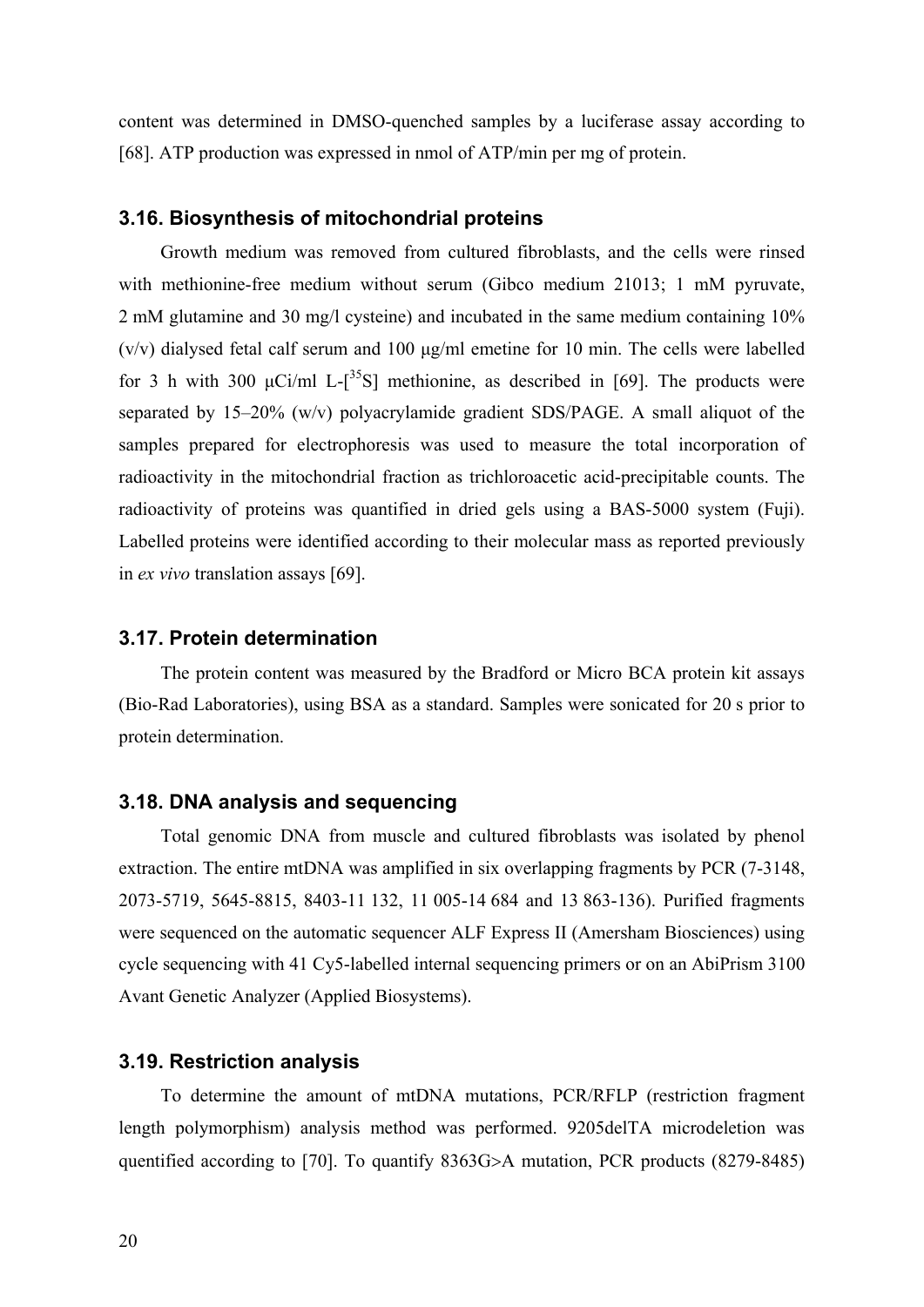were radioactively labelled with  $\lceil \alpha^{-32}P \rceil$  dCTP in the final cycle of PCR, and run on a nondenaturing 10% (w/v) polyacrylamide gel after complete digestion with TspRI (New England BioLabs). The mutation abolishes one of two TspRI restriction sites on the fragment. The levels of heteroplasmy of the prevalent 3243A>G and 8344A>G mutations were determined as described elsewhere [71]. The proportions of wild-type to mutant mtDNA were measured using PhosphorImager and ImageQuant software (Molecular Dynamics).

#### **3.20. Northern blot analysis**

Total RNA was isolated from cultured fibroblasts by phenol/guanidium thiocyanate/chloroform extraction [72]. ∼20 μg of total RNA per lane was separated through a 1.2% (w/v) agarose/formaldehyde gel and transferred to a Hybond-N nylon membrane (Amersham) in 20×SSC (1×SSC is 0.15 M NaCl/ 0.015 M sodium citrate). The membrane was prehybridized for 2 h at 45°C in 5×SSC, Denhardt's solution, 0.5% SDS and 100 μg/ml sonicated herring sperm. The membranes were hybridized overnight at 45°C with  $\lceil \alpha^{-32}P \rceil$  dCTP-labelled probes corresponding to regions of the genes ATP6 (8361-9060), COX3 (9269-9912), ND1 (3313-4252) and COX1 (6120-6960). The radioactivity was detected by PhosphorImager and ImageQuant software (Molecular Dynamics).

### **3.21. Quantitative RT-PCR (reverse transcription–PCR) analysis**

Total RNA was isolated using RNA Blue reagent (Top-Bio) or TriReagent solution (MRC). Following DNase I treatment (Invitrogen), first-strand cDNA was synthesized from 1-4 μg of total RNA with SuperScript II or III reverse transcriptase and random hexamer or Oligo-dT primers (all Invitrogen or Promega) according to the manufacturer's instructions. Real-time quantitative RT-PCR of cDNA was performed on a LightCycler instrument (Roche Diagnostics) using a QuantiTect SYBR Green PCR kit (Qiagen) by amplification of fragments specific for *ATP6* (nt 8846-8994), *COX3* (nt 9267-9416), *ATP6–COX3* (nt 9150-9299), *CYTB* (nt 14 804-14 935) and *ND1* (nt 3595-3644) transcripts. The primer pair for ATP6–COX3 was designed to flank the splice site of the *ATP6–COX3* transcript. Amplified regions of the *ATP6* or *COX3* transcript were present in both processed and unprocessed RNAs. To quantify isoforms of CcO structural subunits, pre-amplification (10 cycles) and relative quantification was performed according to the manufacturer's instructions (Applied Biosystems) with eight TaqMan Gene Expression Assays specific for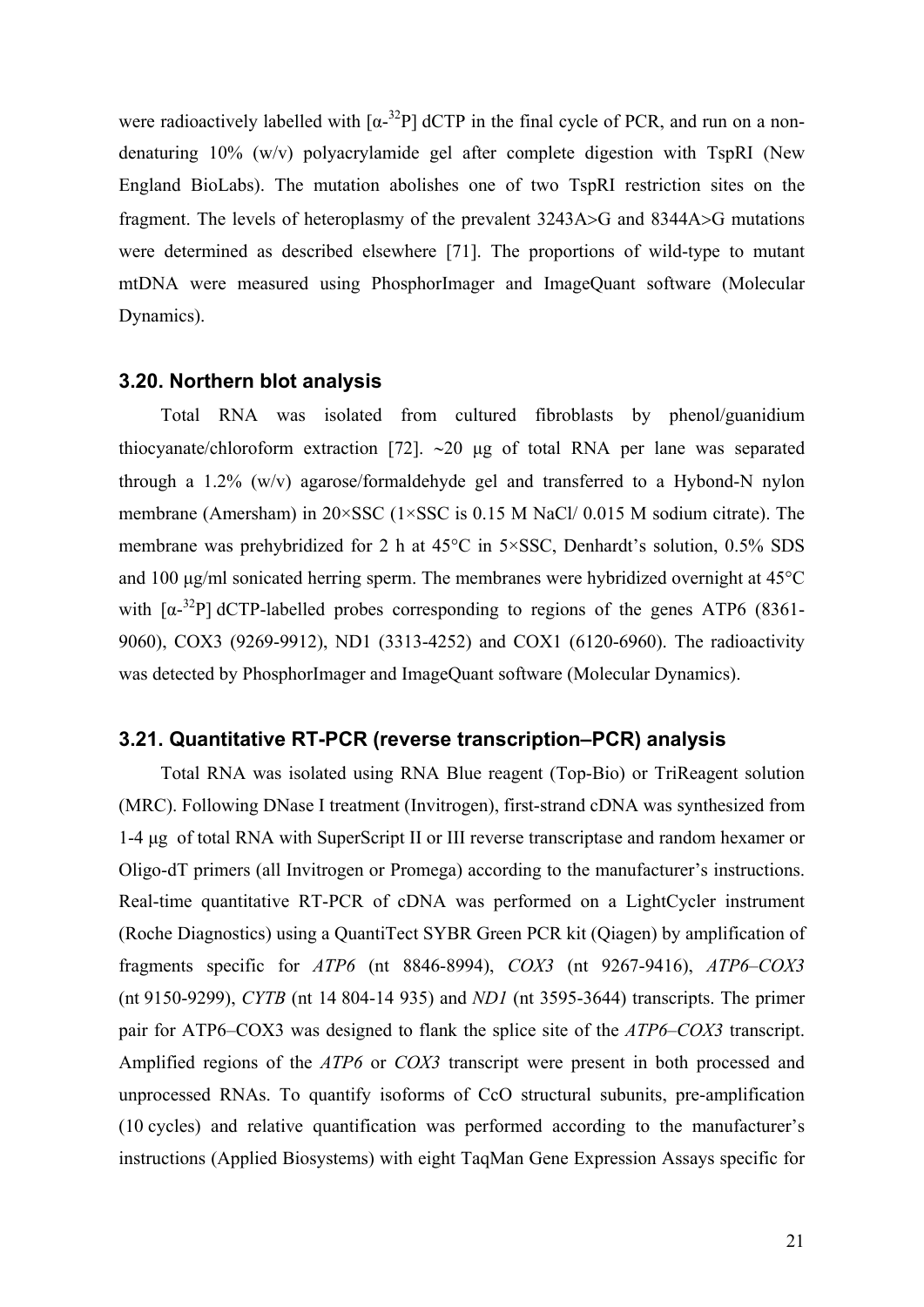*COX4I1*, *COX4I2*, *COX6A1*, *COX6A2*, *TBP* (TATA-box-binding protein), *PPARGC1A* (peroxisome-proliferator-activated receptor γ co-activator 1α), *SDHA* (succinate dehydrogenase complex subunit A) and *TFAM* (transcription factor A, mitochondrial) transcripts. Relative quantification was performed on the 7300 Real-Time PCR System (Applied Biosystems) by comparative  $\Delta \Delta C^t$  method. The transcript levels of all mRNAs were normalized to the level of *TBP* mRNA. All reactions were performed in triplicate and each sample was analyzed in two separate experiments.

#### **3.22. Statistical analysis**

A Student's t test was performed using Microsoft Excel. Results are expressed as mean±S.D. A *P* value of less than 0.05 was considered as statistically significant, and asterisks are used to denote significance as follows: \**P*<0.05; \*\* *P* <0.01; \*\*\* *P* <0.001.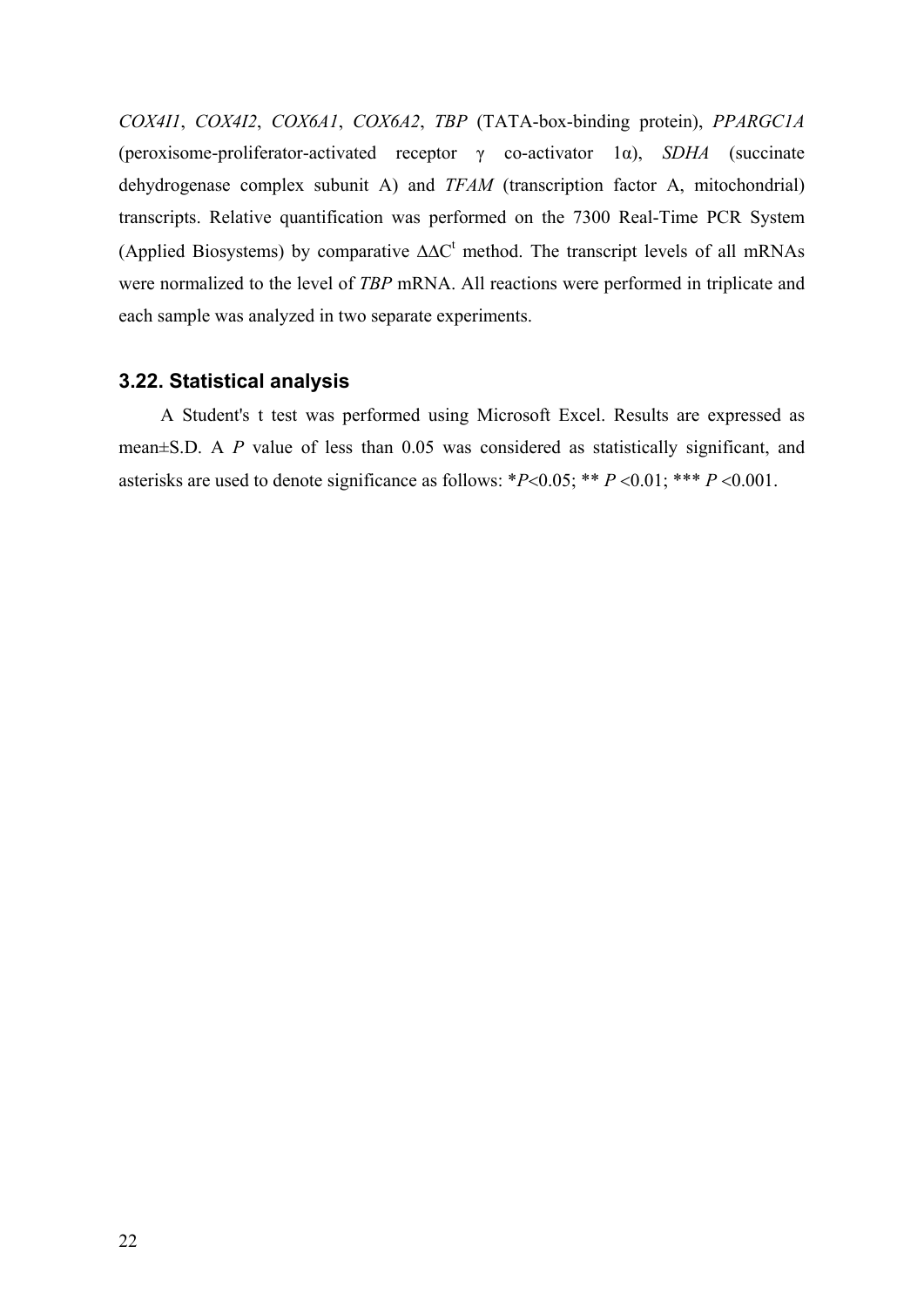### **4 RESULTS AND DISCUSSION**

## **4.1. Characterization of the assembly and function of human nDNAencoded CcO subunits 4, 5a, 6a, 7a and 7b** *(specific aim 1a)*

**Fornuskova D**, Stiburek L, Wenchich L, Vinsova K, Hansikova H and Zeman J. Novel insights into the assembly and function of human nuclear-encoded cytochrome *c* oxidase subunits 4, 5a, 6a, 7a and 7b. **Biochem J** 2010; 428: 363-374.

To study the role of nuclear-encoded cytochrome c oxidase (CcO) structural subunits Cox4, Cox5a and Cox6a as well as the sequence of late events in the CcO assembly pathway, we prepared stable HEK-293 knockdown lines using microRNA-adopted design evoking RNA interference of *COX4*, *COX5A* and *COX6A1*. Furthermore, we used ectopic expression of C-end epitope-tagged Cox6a, Cox7a and Cox7b in wild-type HEK-293 cells and COX6A knockdowns to elucidate entry points of these subunits into the CcO assembly pathway. To estimate functionality and integrity of OXPHOS in context of CcO deficiency, we employed quantitative real-time RT-PCR, isolation of crude mitochondrial fraction by cellular fractionation and differential centrifugation, spectrophotometric enzyme activity assays, high-resolution respirometry and blue-native (BN), denaturing (SDS) and twodimensional (BN/SDS or BN/BN) PAGE with downstream immunoblot detections using monoclonal antibodies against various mitochondrial proteins.

Knockdown of Cox4, Cox5a and Cox6a resulted in reduced CcO activity, diminished affinity of the residual enzyme for oxygen, decreased CcO holoenzyme and CcO dimer levels, increased accumulation of CcO subcomplexes and gave rise to an altered pattern of respiratory supercomplexes. An analysis of the patterns of CcO subcomplexes found in both knockdown and overexpressing cells identified a novel CcO assembly intermediate, identified the entry points of three late-assembled subunits and demonstrated directly the essential character as well as the interdependence of the assembly of Cox4 and Cox5a. The ectopic expression of the heart/muscle-specific isoform of the Cox6 subunit (COX6A2) resulted in restoration of both CcO holoenzyme and activity in COX6A1-knockdown cells. This was in sharp contrast with the unaltered levels of *COX6A2* mRNA in these cells suggesting the existence of a fixed expression programme. The normal amount and function of respiratory complex I in all of our CcO-deficient knockdown cell lines suggest that, unlike non-human CcO-deficient models, even relatively small amounts of CcO can maintain the normal biogenesis of respiratory complex I in cultured human cells.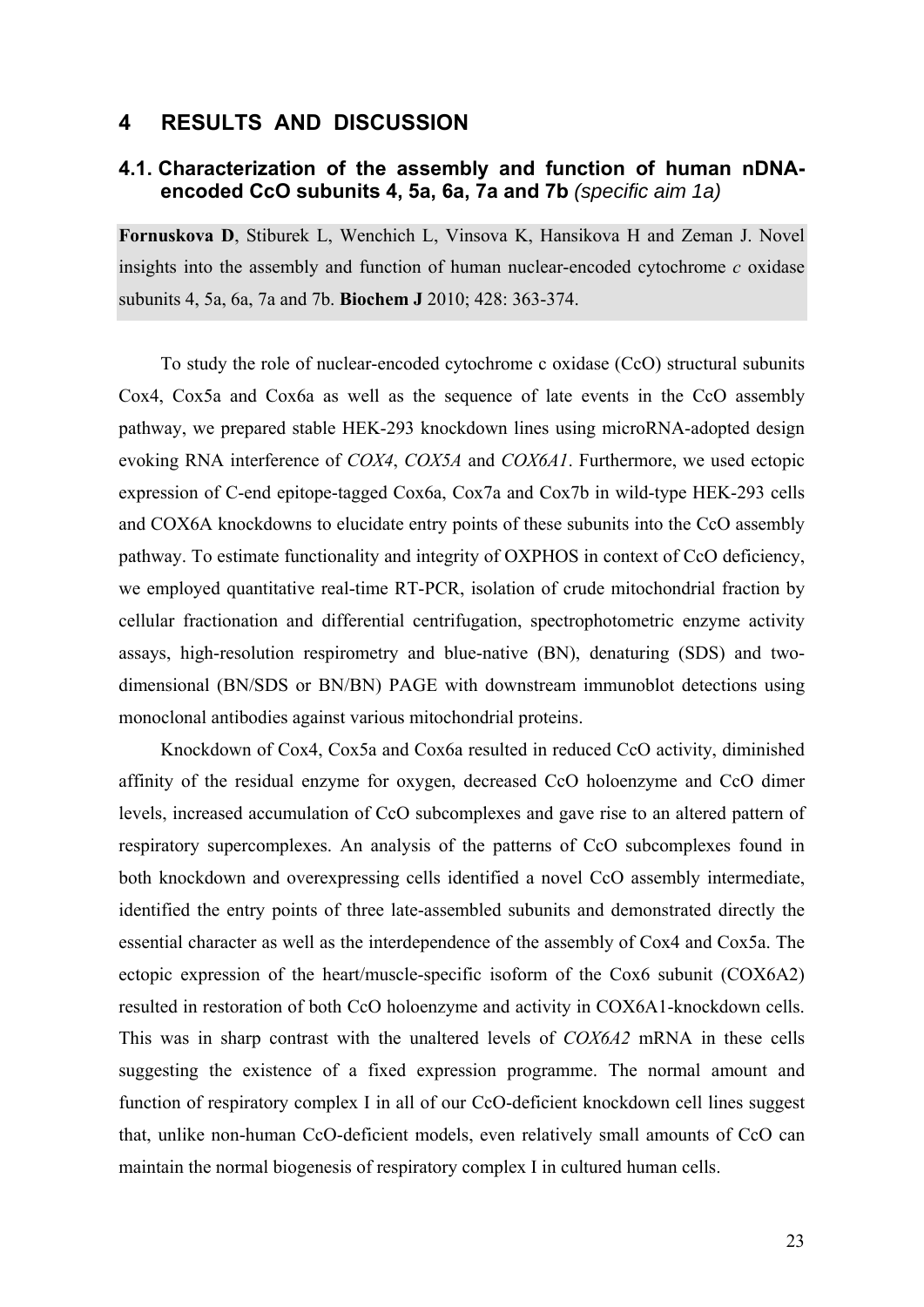I contributed fundamentally to this study by designing the research, cloning of pCMV-GIN-Zeo plasmid derivatives coding for candidate shRNAs to achieve the most efficient knockdown, maintaining the HEK-293 cell culture, carrying out expression cloning, preparation of knockdown cell lines and transiently transfected cellular materials, performing mitochondrial isolations and all Western blot analyses and by writing the paper.

## **4.2. Characterization of the biochemical properties of OXA1L, the human homologue of the yeast mitochondrial Oxa1 translocase, and study of its role for CcO biogenesis** *(specific aim 1b)*

Stiburek L, **Fornuskova D**, Wenchich L, Pejznochova M, Hansikova H and Zeman J. Knockdown of human Oxa1l impairs the biogenesis of  $F_1F_0$ -ATP synthase and NADH:ubiquinone oxidoreductase. **J Mol Biol** 2007; 374: 506-516.

To study the molecular role and biochemical properties of human OXA1L gene product, we employed expression cloning and propagation of plasmid constructs in bacteria, rabbit OXA1L antibody design and preparation, immunocytochemistry, confocal microscopy, co-immunoprecipitation as well as subcellular and submitochondrial fractionation and localization. To estimate functionality and integrity of OXPHOS in context of Oxa1l deficiency, we prepared stable human HEK-293 knockdown lines using human microRNA-adopted design evoking RNA interference. The obtained material was analyzed with use of isolation of crude mitochondrial fraction by cellular fractionation and differential centrifugation, FACS analysis, spectrophotometric measurements of specific enzyme activities, high-resolution respirometry and blue-native (BN), denaturing (SDS) and two-dimensional (BN/SDS) PAGE with downstream immunoblot detections using monoclonal or polyclonal antibodies against various mitochondrial proteins.

The Oxa1 protein is a member of the evolutionarily conserved Oxa1/Alb3/YidC protein family, which is involved in the biogenesis of membrane proteins in mitochondria, chloroplasts and bacteria. The predicted human homologue, Oxa1l, was originally identified by partial functional complementation of the respiratory growth defect of the yeast oxa1 mutant. Here we demonstrate that both the endogenous human Oxa1l, with an apparent molecular mass of 42 kDa, and the Oxa1l-FLAG chimeric protein localize exclusively to mitochondria in HEK-293 cells. Furthermore, human Oxa1l was found to be an integral membrane protein, and, using two-dimensional blue native/denaturing PAGE, the majority of the protein was identified as part of a 600–700 kDa complex. The stable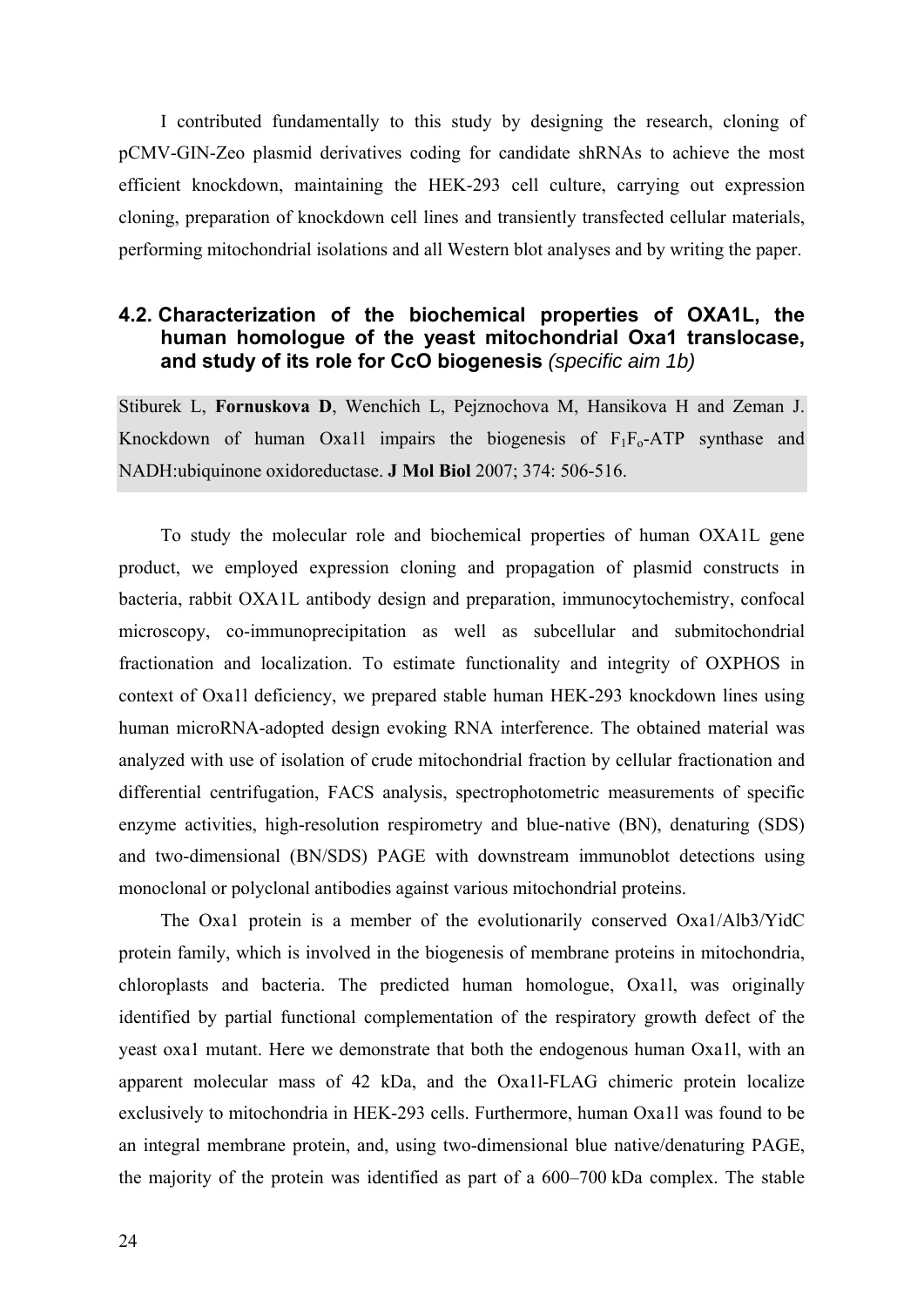short hairpin (sh) RNA-mediated knockdown of Oxa1l in HEK-293 cells resulted in markedly decreased steady-state levels and ATP hydrolytic activity of the ATP synthase and moderately reduced levels and activity of NADH:ubiquinone oxidoreductase (complex I). However, no significant accumulation of corresponding sub-complexes could be detected on blue native immunoblots. Intriguingly, the achieved depletion of Oxa1l protein did not adversely affect the assembly or activity of cytochrome c oxidase or complex III. Taken together, our results indicate that human Oxa1l represents a mitochondrial integral membrane protein required for the correct biogenesis of ATP synthase and complex I.

I contributed to this study by assisting in research design, by cloning of pCMV-GIN-Zeo plasmid derivatives coding for candidate shRNAs to achieve the most efficient knockdown and by performing the part of electrophoretic and immunoblot analyses.

## **4.3. Analysis of the tissue-specific effects of mt-tRNA point mutations in patients affected by Leigh syndrome (8363G>A), MERRF syndrome (8344A>G), and MELAS syndrome (3243A>G) on the steady-state levels and activity of OXPHOS complexes** *(specific aim 2a)*

**Fornuskova D**, Brantova O, Tesarova M, Stiburek L, Honzik T, Wenchich L, Tietzeova E, Hansikova H and Zeman J. The impact of mitochondrial tRNA mutations on the amount of ATP synthase differs in the brain compared to other tissues. **Biochim Biophys Acta** 2008; 1782: 317-325.

Numerous studies have characterized the molecular mechanisms of point mutations in mitochondrial tRNA genes *in vitro*, but less was known how these mutations affect the amount and stability of OXPHOS complexes in human tissues. We have characterized the tissue- and gene-specific impact of 8363G>A, 8344A>G and 3243A>G mutations affecting  $mt$ -tRNA<sup>Lys</sup> and  $mt$ -tRNA<sup>Leu(UUR)</sup> on OXPHOS complexes in various tissues of patients carrying these mutations with clinical phenotypes of Leigh, MERRF and MELAS syndromes.

We used spectrophotometric measurements of specific enzyme activities, highresolution respirometry and isolation of crude mitochondrial fraction by cellular fractionation and differential centrifugation to perform blue-native (BN) and two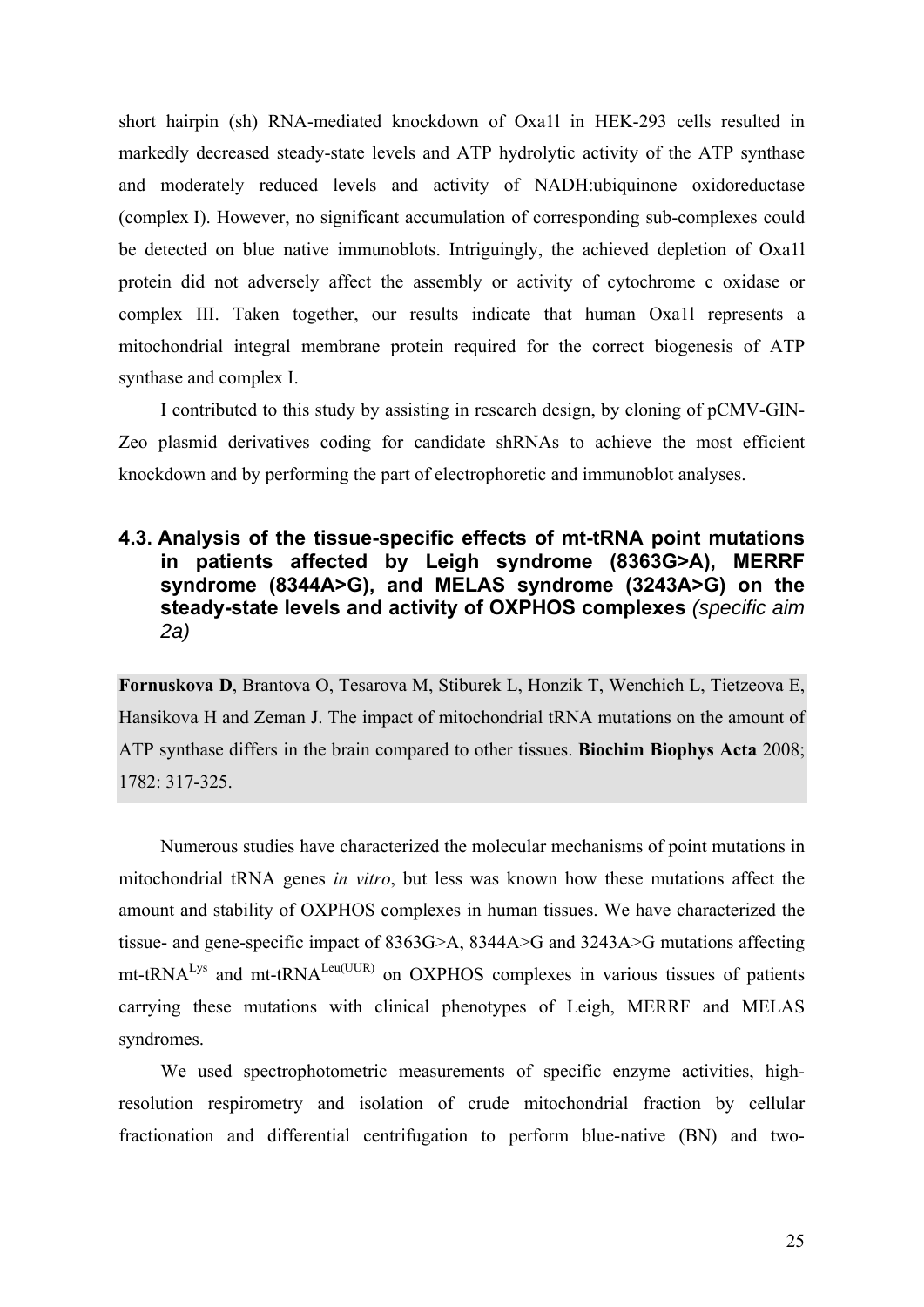dimensional (BN/SDS) PAGE with downstream immunoblot detections using monoclonal antibodies against various mitochondrial proteins.

In skeletal muscle mitochondria, both mutations that affect mt-tRNA<sup>Lys</sup> (8363G>A, 8344A>G) resulted in severe combined deficiency of complexes I and IV, compared to an isolated severe defect of complex I in the  $3243A > G$  sample (mt-tRNA<sup>Leu(UUR)</sup>). Furthermore, we compared obtained patterns with those found in the heart, frontal cortex, and liver of 8363G>A and 3243A>G patients. In the frontal cortex mitochondria of both patients, the patterns of OXPHOS deficiencies differed substantially from those observed in other tissues, and this difference was particularly striking for ATP synthase. Surprisingly, in the frontal cortex of the 3243A>G patient, whose ATP synthase level was below the detection limit, the assembly of complex IV, as inferred from 2D-PAGE immunoblotting, appeared to be hindered by some factor other than the availability of mtDNA-encoded subunits.

I contributed to this study by designing the research, carrying out the part of onedimensional and two-dimensional electrophoretic and immunoblot analyses, and by writing the paper.

## **4.4. Study of molecular and biochemical impact of mtDNA mutation in the ATP6 gene (9205**Δ**TA) on the biosynthesis of ATPase subunit a and its structural and functional consequences** *(specific aim 2b)*

Jesina P, Tesarova M, **Fornuskova D**, Vojtiskova A, Pecina P, Kaplanova V, Hansikova H, Zeman J and Houstek J. Diminished synthesis of subunit a (ATP6) and altered function of ATP synthase and cytochrome c oxidase due to the mtDNA 2 bp microdeletion of TA at positions 9205 and 9206. **Biochem J** 2004; 383: 561-571.

To unravel the molecular basis of combined cytochrome c oxidase and ATP synthase deficiency in patient with fatal infantile encephalopathy, severe psychomotor delay, frontal lobe atrophy and lactic acidosis, we used mtDNA sequencing. We found a very rare mtDNA mutation in the ATP6 gene – a 2bp microdeletion at positions 9205 and 9206 (9205ΔTA). This mutation cancels the STOP codon of ATP6 gene and changes the cleavage site between the *ATP6* and *COX3* transcripts. The amount of mtDNA containing the microdeletion was determined by the PCR/RFLP analysis in available tissues of the patient and his relatives. The functionality and integrity of OXPHOS, especially of complexes IV and V, was studied using isolation of crude mitochondrial fraction by cellular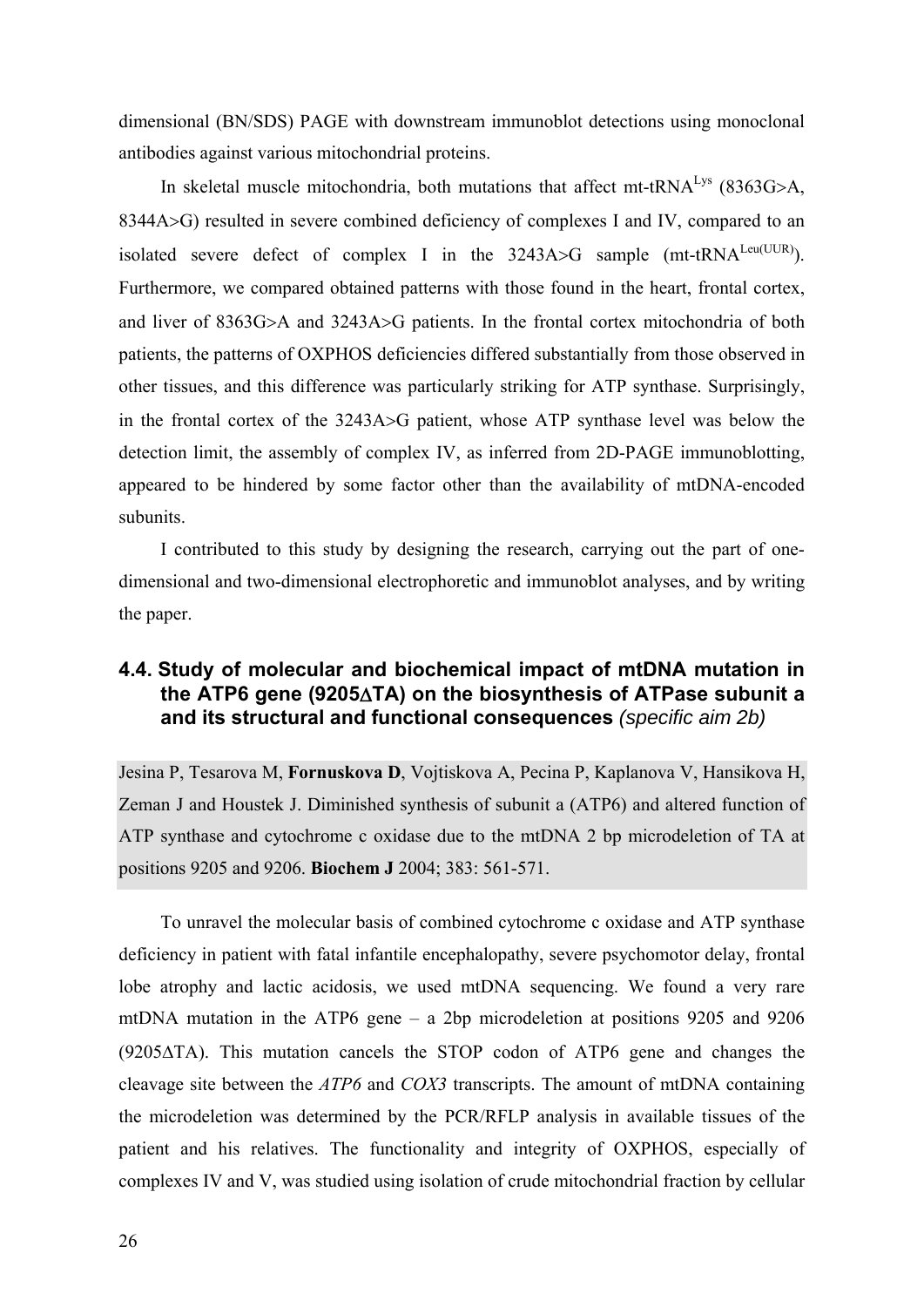fractionation and differential centrifugation, spectrophotometric measurements of specific enzyme activities, rate of ATP synthesis, quantitative real-time RT-PCR and Northern blot analyses, assay for biosynthesis of mitochondrial proteins, high-resolution respirometry, cytofluorimetric analysis of mitochondrial membrane potential, and blue-native (BN), denaturing (SDS) and two-dimensional (BN/SDS) PAGE with downstream immunoblot detections using monoclonal or polyclonal antibodies against various mitochondrial proteins.

The mutation was present at increasing load in a three-generation family (in blood: grandmother - 16%, mother - 82%, proband - *>*98%). In the affected boy with severe encephalopathy, a homoplasmic mutation was present in blood, fibroblasts and muscle. The fibroblasts from the patient showed normal aurovertin-sensitive ATPase hydrolytic activity, a 70 % decrease in ATP synthesis and an 85 % decrease in CcO activity. ADP-stimulated respiration and the ADP-induced decrease in the mitochondrial membrane potential at state 4 were decreased by 50 %. The content of subunit a was decreased 10-fold compared with other ATPase subunits, and  $[35S]$  methionine labelling showed a 9-fold decrease in subunit a biosynthesis. The content of CcO subunits 1, 4 and 6c was decreased by 30–60 %. Northern Blot and quantitative real-time reverse transcription–PCR analysis further demonstrated that the primary *ATP6–COX3* transcript is cleaved to the *ATP6* and *COX3* mRNAs 2–3-fold less efficiently. Structural studies by blue-native and two-dimensional electrophoresis revealed an altered pattern of CcO assembly and instability of the ATPase complex, which dissociated into subcomplexes. The results indicate that the 9205ΔTA mutation prevents the synthesis of ATPase subunit a, and causes the formation of incomplete ATPase complexes that are capable of ATP hydrolysis but not ATP synthesis. The mutation also affects the biogenesis of CcO, which is present in a decreased amount in cells from affected individuals.

I contributed to this study by identification of the 9205ΔTA mutation in mitochondrial genome of the patient and his relatives.

Vojtiskova A, Jesina P, Kalous M, Kaplanova V, Houstek J, Tesarova M, **Fornuskova D**, Zeman J, Dubot A and Godinot C. Mitochondrial membrane potential and ATP production in primary disorders of ATP synthase. **Toxicol Mech Methods** 2004; 14: 7-11.

We also sumarized the functional consequences of primary ATPase defects resulting from 8993T>G, 9205ΔTA and 8527A>G mutations in the ATP6 gene at the level of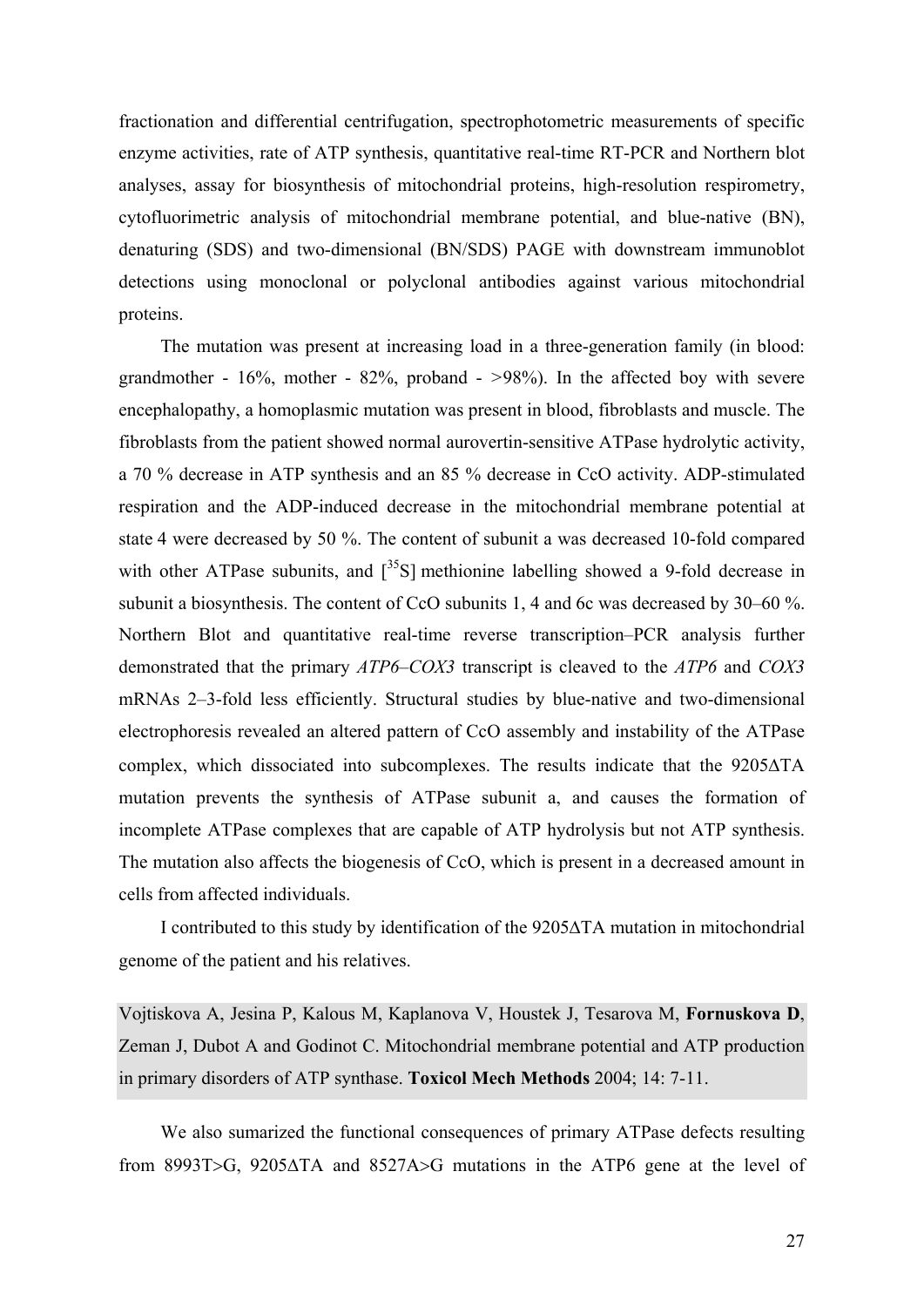mitochondrial ATP synthesis and maintenance as well as discharge of the mitochondrial membrane potential.

Studies of fibroblasts with primary defects in mitochondrial ATP synthase due to heteroplasmic mtDNA mutations in the *ATP6* gene, affecting protonophoric function or synthesis of subunit a, show that at high mutation loads, mitochondrial membrane potential  $\Delta\Psi_m$  at state 4 is normal, but ADP-induced discharge of  $\Delta\Psi_m$  is impaired and ATP synthesis at state 3-ADP is decreased. Increased  $\Delta\Psi_m$  and low ATP synthesis is also found when the ATP synthase content is diminished by altered biogenesis of the enzyme complex. Irrespective of the different pathogenic mechanisms, elevated  $\Delta \Psi_{\rm m}$  in primary ATP synthase disorders could increase mitochondrial production of reactive oxygen species and decrease energy provision.

I contributed to this study by molecular analysis and preparation of cultured skin fibroblasts derived from patients.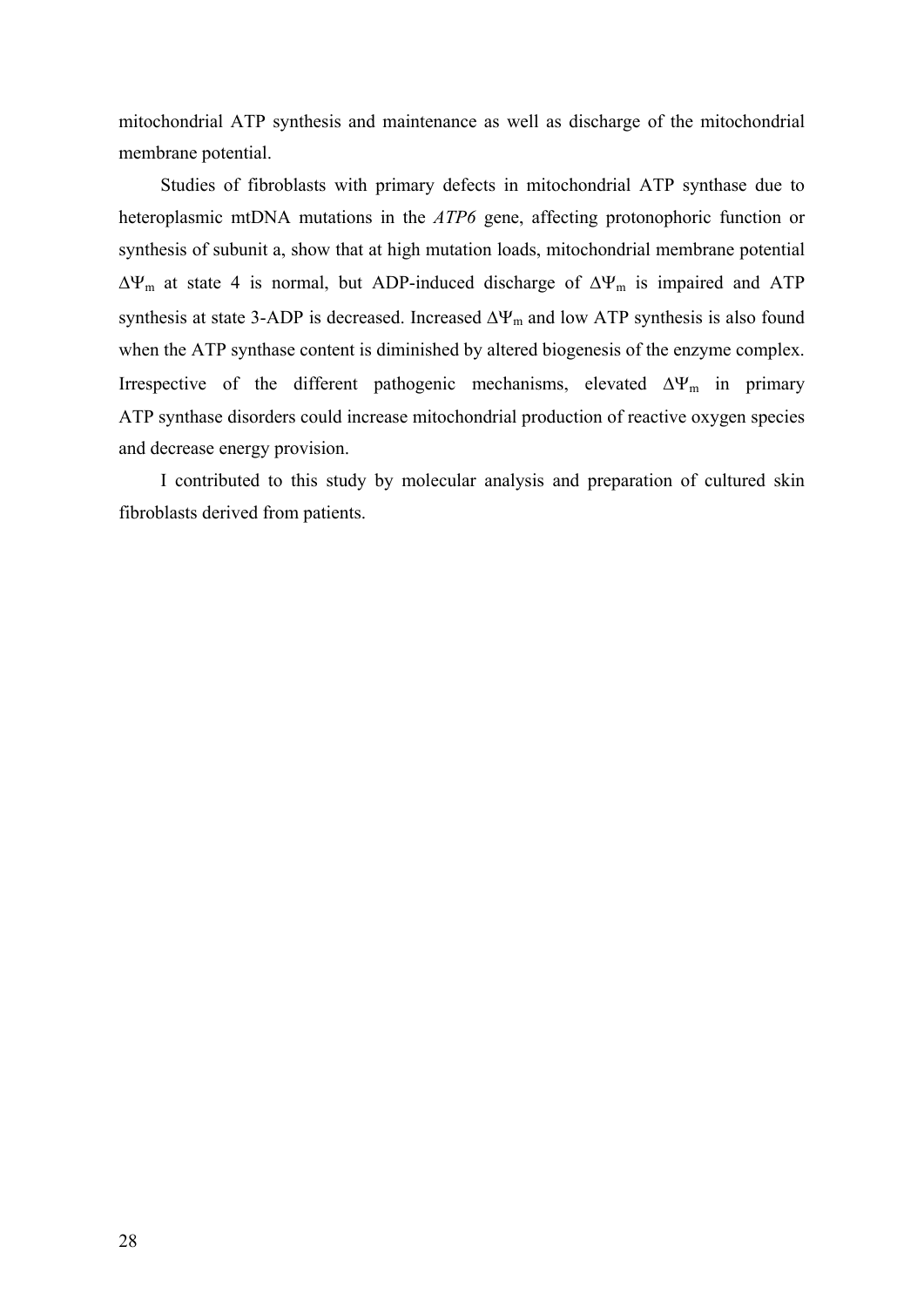## **5 CONCLUSIONS**

- Whereas nDNA-encoded CcO subunits Cox4 and Cox5a are required for the assembly of the functional CcO complex, the Cox6a subunit is required for the overall stability of the holoenzyme. Consequently, the heterogeneous CcO population of Cox6a-deficient cells exhibits higher residual respiration at low oxygen levels than the various CcO forms found in COX5A-KD cells. The description of a novel assembly intermediate at the very last step of CcO assembly suggests additional regulatory level of the process.
- The fact that the ectopic expression of heart/muscle-specific isoform of Cox6a can complement the CcO defect in COX6A1-KD cells is in sharp contrast with unaltered levels of this isoform in our CcO-deficient model, and suggests the existence of a fixed differentiation programme regarding human Cox6a isoforms. The normal amount and function of complex I in all of our CcO-deficient cell lines suggest that even relatively small residual amounts of CcO can maintain normal biogenesis of this respiratory complex in human cells.
- The RNAi knockdown of OXA1L in HEK-293 cells showed that the protein plays an important role in the biogenesis of ATP synthase and respiratory complex I. In sharp contrast to the yeast orthologue, the loss of human Oxa1l does not lead to any impairments of assembly of CcO or the complex III, suggesting functional divergence during evolution.
- In skeletal muscle tissue, comparably high mutant loads (∼ 90%) of 3243A>G affecting mt-tRNA<sup>Leu(UUR)</sup> and 8344A>G affecting mt-tRNA<sup>Lys</sup> have been associated with severe defect of complex I, but only 8344A>G mutation resulted in severe deficiency of complex IV. Similarly, 80% heteroplasmy of 8363G>A mutation affecting mt-tRNA<sup>Lys</sup> resulted in combined severe deficiency of complexes I and IV. Virtually the same patterns of OXPHOS holoenzyme deficiencies were observed in heart mitochondrial samples. However, the patterns of OXPHOS deficiencies in frontal cortex mitochondria of 8363G>A and 3243A>G patients differed substantially from those of other tissues. This difference was particularly striking for ATP synthase. Although it is necessary to analyze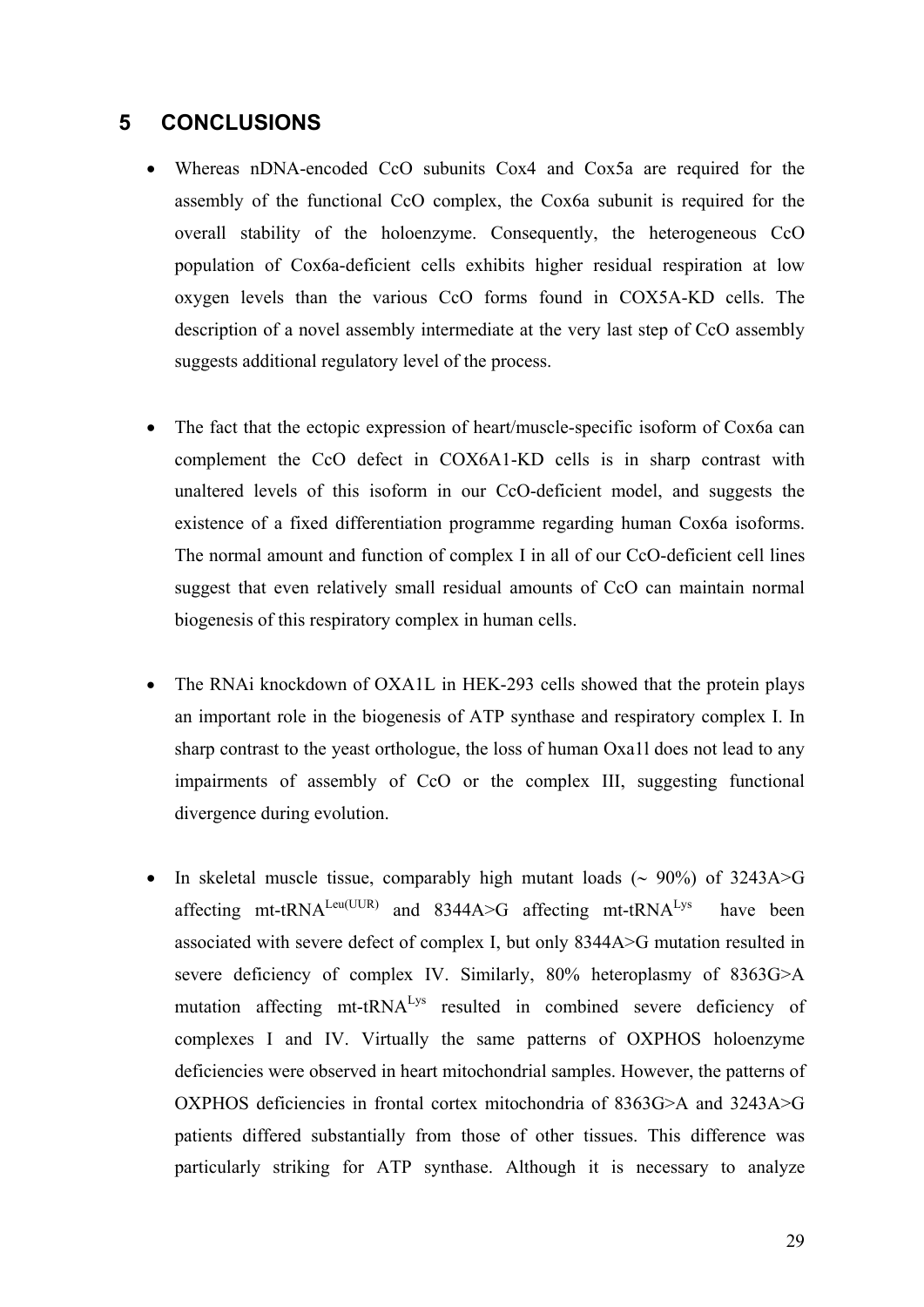considerably more samples with high levels of heteroplasmy (such samples are difficult to obtain), effects of mt-tRNA mutations on the brain OXPHOS are likely to be particularly different from those described for skeletal muscle, heart, and liver tissues.

- The mechanism by which the  $9205\Delta T$ A mutation affects mitochondrial function is associated with changes in the transcription of the ATP6 and COX3 genes and their translational competence and efficacy. The decrease in the amount of the mature *ATP6* transcript agreed well with the decreased synthesis and content of subunit a. Interestingly, the labelling of subunit 8 was increased, indicating up-regulated translation of the ATP8 gene, which precedes and partially overlaps the ATP6 gene. The translation of the *ATP8* and *ATP6* mRNAs is well described in yeast, but the structure of these genes and its regulation differs completely from that in mammalian mitochondria, where the mechanism of ATP8 and ATP6 biosynthesis is largely unknown. The question arises whether increased labelling of subunit 8 could be caused by translation of *ATP8* from an unspliced form of the *ATP8–ATP6–COX3* transcript, part of which is, according to our results, polyadenylated [cDNA synthesis with random primers and oligo(dT) primer] and could be therefore subjected to translation.
- Based on the cytofluorometric studies in cultured skin fibroblasts from patients with complex V defects, higher physiological levels of  $\Delta\Psi_m$  can be expected because of low amount of enzyme or altered function of the  $F_0$  proton channel. Consequently, increased and unbalanced ROS production, rather than diminished energy provision, would be the key pathogenic process in primary ATP synthase diseases.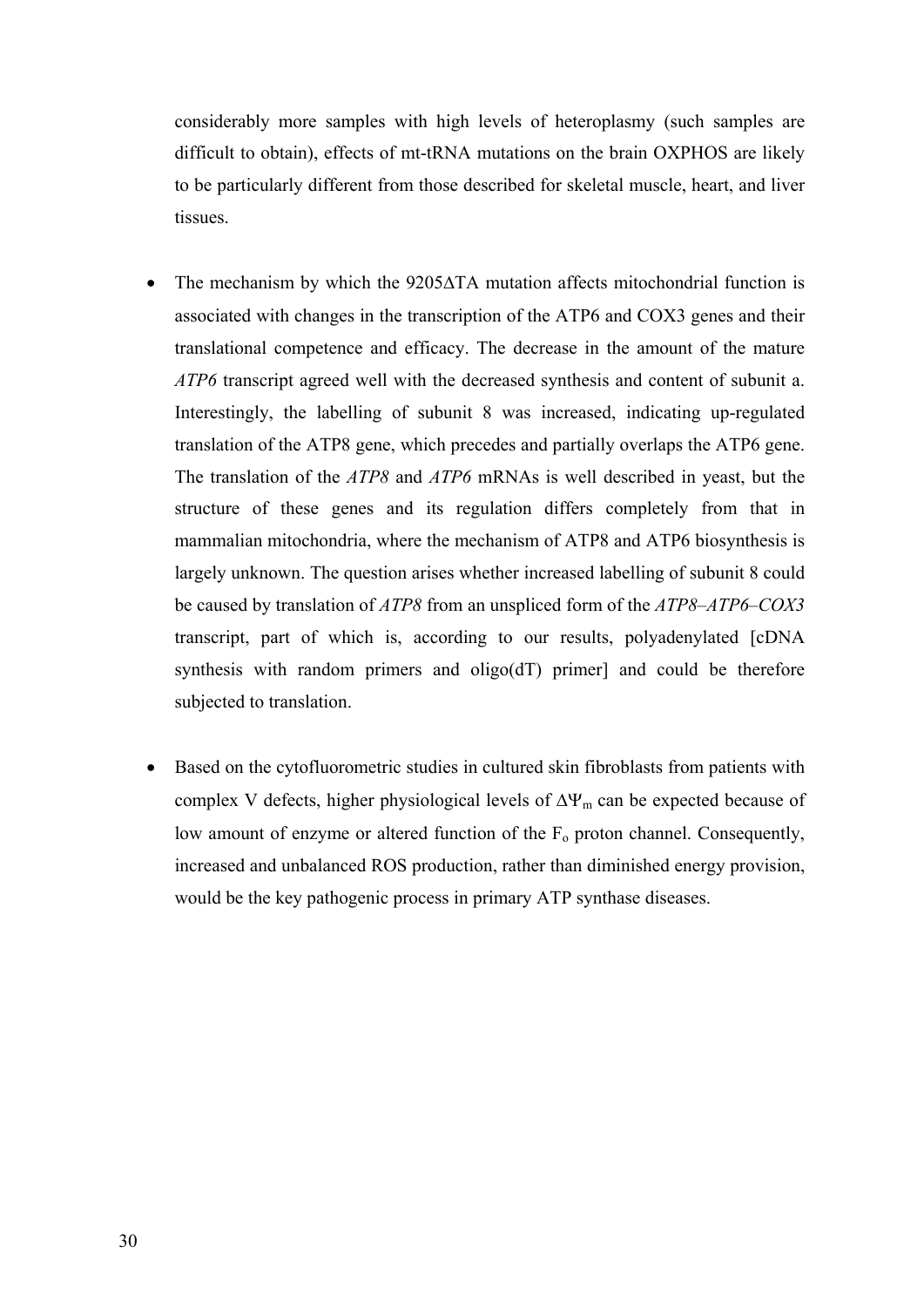#### **6 SUMMARY**

In this PhD thesis, we utilized molecular approaches to manipulating the gene expression in human HEK-293 cell line and rare autoptic/bioptic tissue materials or cultured skin fibroblasts from patients with mitochondrial disorders to deal with molecular, biochemical and functional aspects of OXPHOS deficiencies.

We prepared stable HEK-293 cell lines with downregulated expression of selected structural CcO subunits (Cox4i1, Cox5a and Cox6a1) and OXA1L gene to study new aspects of the CcO assembly pathway. The obtained knockdown samples in combination with ectopic expression of C-end epitope-tagged Cox6a, Cox7a and Cox7b in wild-type HEK-293 cells and knockdown cell lines allowed us to elucidate early and very late events of CcO assembly and let us to propose new scheme of human CcO holoenzyme assembly pathway. Based on the study of OXA1L knockdown material, we showed that OXA1L is to a great extent expendable, unlike OXA1 in yeast, for CcO biogenesis.

Due to unique collection of tissues from patients with comparably high heteroplasmy of mt-tRNA mutations resulting in MELAS, MERRF and Leigh syndromes, we found that in skeletal muscle of the patients, the impact of mt-tRNA mutations seems to be genespecific, whereas tissue-specificity of OXPHOS deficiency patterns was found among different tissues of the patients. Furthermore, we clarified at molecular and biochemical level a mechanism by which very rare mutation 9205ΔTA affects mitochondrial function. The data on complex V deficient cultured skin fibroblasts contributes to the growing idea that insufficient supply of ATP to meet cellular needs is not necessarily the only factor decisive for pathogenic processes in primary ATPase diseases but also increased and/or unbalanced ROS production might be underlying.

The data presented in this PhD thesis were published in 5 scientific journals and were reported at specialized national or international meetings.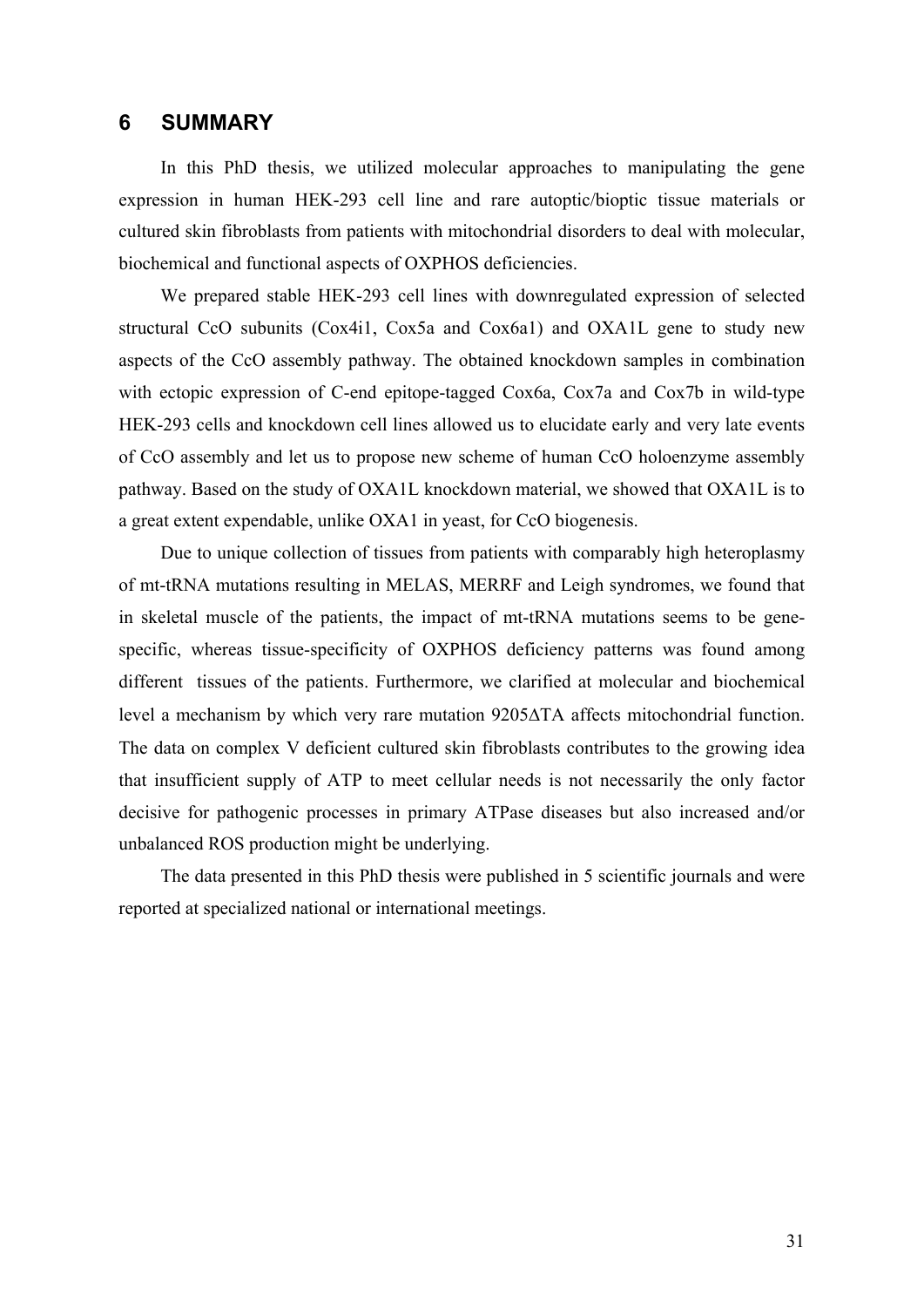## **7 REFERENCES**

- [1] Mannella, C.A. (2008). **Ann N Y Acad Sci** 1147, 171-9.
- [2] Logan, D.C. (2006). **J Exp Bot** 57, 1225-43.
- [3] Frey, T.G. and Mannella, C.A. (2000). **Trends Biochem Sci** 25, 319-24.
- [4] Mannella, C.A. (2006). **Biochim Biophys Acta** 1763, 542-8.
- [5] Mannella, C.A. (2006). **Biochim Biophys Acta** 1762, 140-7.
- [6] Mannella, C.A., Marko, M. and Buttle, K. (1997). **Trends Biochem Sci** 22, 37-8.
- [7] Hackenbrock, C.R. (1968). **Proc Natl Acad Sci U S A** 61, 598-605.
- [8] Mannella, C.A., Marko, M., Penczek, P., Barnard, D. and Frank, J. (1994). **Microsc Res Tech** 27, 278-83.
- [9] Mannella, C.A. et al. (2001). **IUBMB Life** 52, 93-100.
- [10] Berman, S.B., Pineda, F.J. and Hardwick, J.M. (2008). **Cell Death Differ** 15, 1147-52.
- [11] Chen, H. and Chan, D.C. (2005). **Hum Mol Genet** 14 Spec No. 2, R283-9.
- [12] Cerveny, K.L., Tamura, Y., Zhang, Z., Jensen, R.E. and Sesaki, H. (2007). **Trends Cell Biol** 17, 563-9.
- [13] Scott, S.V., Cassidy-Stone, A., Meeusen, S.L. and Nunnari, J. (2003). **Curr Opin Cell Biol** 15, 482-8.
- [14] Rutter, G.A. and Rizzuto, R. (2000). **Trends Biochem Sci** 25, 215-21.
- [15] Mannella, C.A. (2000). **J Bioenerg Biomembr** 32, 1-4.
- [16] Giorgi, C., De Stefani, D., Bononi, A., Rizzuto, R. and Pinton, P. (2009). **Int J Biochem Cell Biol** 41, 1817-27.
- [17] de Brito, O.M. and Scorrano, L. (2008). **Nature** 456, 605-10.
- [18] Csordas, G. et al. (2006). **J Cell Biol** 174, 915-21.
- [19] Szabadkai, G. and Rizzuto, R. (2007). **Adv Exp Med Biol** 594, 64-77.
- [20] Kakkar, P. and Singh, B.K. (2007). **Mol Cell Biochem** 305, 235-53.
- [21] Voet, D., Voet, J.G. and Pratt, C.W. (2006) Fundamentals of Biochemistry: Life at the Molecular Level*,* 2nd edn., John Wiley & Sons, Inc. MA.
- [22] Saraste, M. (1999). **Science** 283, 1488-93.
- [23] Mitchell, P. (1961). **Nature** 191, 144-8.
- [24] Koopman, W.J., Distelmaier, F., Esseling, J.J., Smeitink, J.A. and Willems, P.H. (2008). **Methods** 46, 304-11.
- [25] Nicholls, D. and Ferguson, S. (2002) Bioenergetics3*,* 3rd edn., Academic Press. London.
- [26] Boyer, P.D. (1998). **Biochim Biophys Acta** 1365, 3-9.
- [27] Meier, T., Polzer, P., Diederichs, K., Welte, W. and Dimroth, P. (2005). **Science** 308, 659- 62.
- [28] Pogoryelov, D., Yildiz, O., Faraldo-Gomez, J.D. and Meier, T. (2009). **Nat Struct Mol Biol** 16, 1068-73.
- [29] Meier, T., Krah, A., Bond, P.J., Pogoryelov, D., Diederichs, K. and Faraldo-Gomez, J.D. (2009). **J Mol Biol** 391, 498-507.
- [30] Preiss, L., Yildiz, O., Hicks, D.B., Krulwich, T.A. and Meier, T. (2010). **PLoS Biol** 8, e1000443.
- [31] Klingenberg, M. (2008). **Biochim Biophys Acta** 1778, 1978-2021.
- [32] Wohlrab, H. (1986). **Biochim Biophys Acta** 853, 115-34.
- [33] Luft, R., Ikkos, D., Palmieri, G., Ernster, L. and Afzelius, B. (1962). **J Clin Invest** 41, 1776-804.
- [34] Zeviani, M., Bertagnolio, B. and Uziel, G. (1996). **J Inherit Metab Dis** 19, 504-20.
- [35] DiMauro, S. and Schon, E.A. (2008). **Annu Rev Neurosci** 31, 91-123.
- [36] Munnich, A., Rotig, A., Chretien, D., Cormier, V., Bourgeron, T., Bonnefont, J.P., Saudubray, J.M. and Rustin, P. (1996). **J Inherit Metab Dis** 19, 521-7.
- [37] Di Donato, S. (2009). **J Neurol** 256, 693-710.
- [38] Lin, M.T. and Beal, M.F. (2006). **Nature** 443, 787-95.
- [39] Zeviani, M. and Carelli, V. (2007). **Curr Opin Neurol** 20, 564-71.
- [40] Civitarese, A.E. and Ravussin, E. (2008). **Endocrinology** 149, 950-4.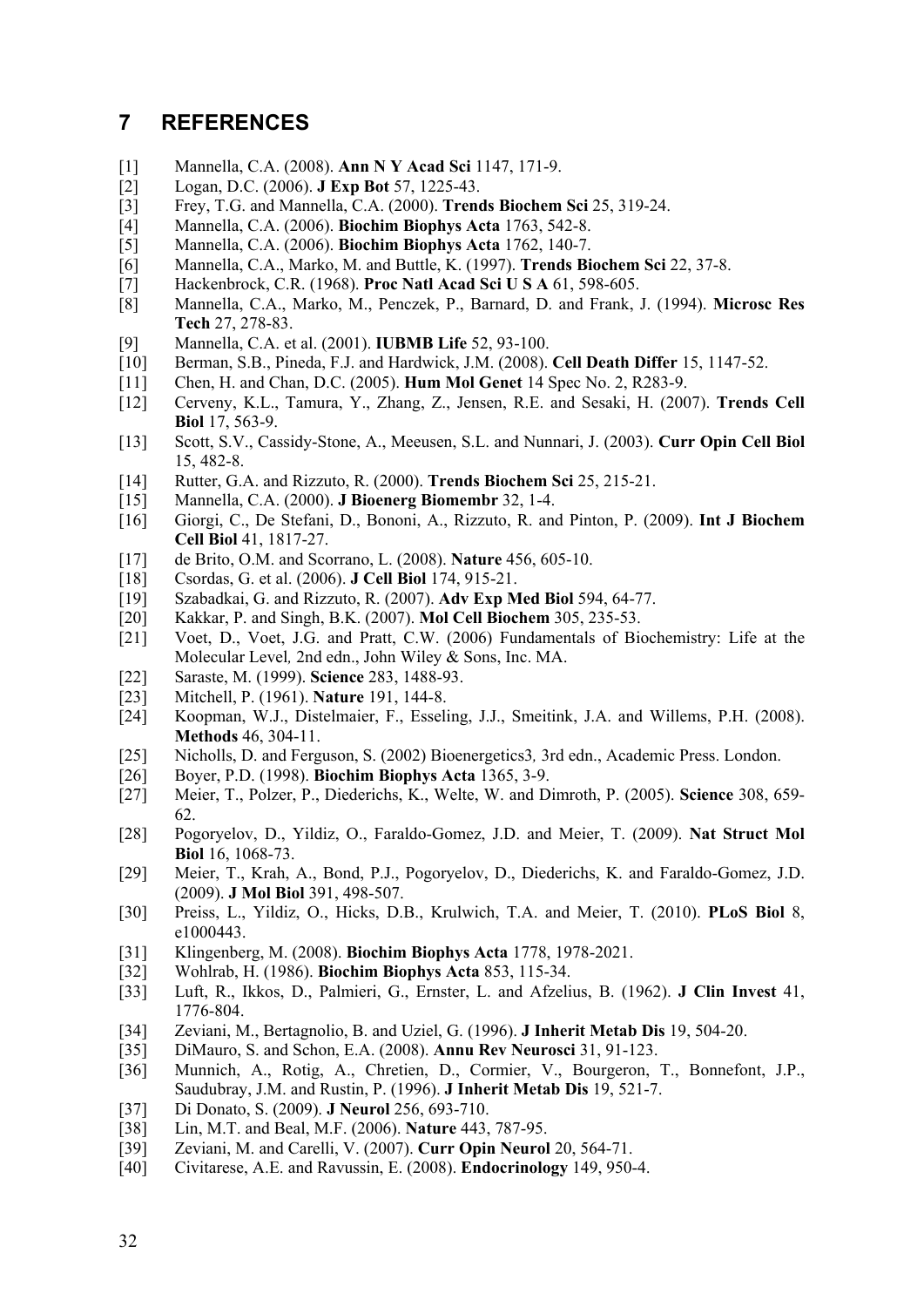- [41] Thorburn, D.R. (2004). **J Inherit Metab Dis** 27, 349-62.
- [42] Schaefer, A.M., Taylor, R.W., Turnbull, D.M. and Chinnery, P.F. (2004). **Biochim Biophys Acta** 1659, 115-20.
- [43] Smeitink, J., van den Heuvel, L. and DiMauro, S. (2001). **Nat Rev Genet** 2, 342-52.
- [44] Smeitink, J.A., Zeviani, M., Turnbull, D.M. and Jacobs, H.T. (2006). **Cell Metab** 3, 9-13.
- [45] Koene, S. and Smeitink, J. (2009). **J Intern Med** 265, 193-209.
- [46] Bohm, M. et al. (2006). **Pediatr Res** 59, 21-6.
- [47] Olson, A., Sheth, N., Lee, J.S., Hannon, G. and Sachidanandam, R. (2006). **Nucleic Acids Res** 34, D153-7.
- [48] Bentlage, H.A., Wendel, U., Schagger, H., ter Laak, H.J., Janssen, A.J. and Trijbels, J.M. (1996). **Neurology** 47, 243-8.
- [49] Klement, P., Nijtmans, L.G., Van den Bogert, C. and Houstek, J. (1995). **Anal Biochem** 231, 218-24.
- [50] Schagger, H. and von Jagow, G. (1991). **Anal Biochem** 199, 223-31.
- [51] Fujiki, Y., Hubbard, A.L., Fowler, S. and Lazarow, P.B. (1982). **J Cell Biol** 93, 97-102.
- [52] Schagger, H. and von Jagow, G. (1987). **Anal Biochem** 166, 368-79.
- [53] Wittig, I., Braun, H.P. and Schagger, H. (2006). **Nat Protoc** 1, 418-28.
- [54] Houstek, J., Andersson, U., Tvrdik, P., Nedergaard, J. and Cannon, B. (1995). **J Biol Chem** 270, 7689-94.
- [55] Dubot, A. et al. (2004). **Biochem Biophys Res Commun** 313, 687-93.
- [56] Makinen, M.W. and Lee, C.P. (1968). **Arch Biochem Biophys** 126, 75-82.
- [57] Fischer, J.C., Ruitenbeek, W., Trijbels, J.M., Veerkamp, J.H., Stadhouders, A.M., Sengers, R.C. and Janssen, A.J. (1986). **Clin Chim Acta** 155, 263-73.
- [58] Chowdhury, S.K., Drahota, Z., Floryk, D., Calda, P. and Houstek, J. (2000). **Clin Chim Acta** 298, 157-73.
- [59] Rustin, P., Chretien, D., Bourgeron, T., Gerard, B., Rotig, A., Saudubray, J.M. and Munnich, A. (1994). **Clin Chim Acta** 228, 35-51.
- [60] Lowry, O.H., Rosebrough, N.J., Farr, A.L. and Randall, R.J. (1951). **J Biol Chem** 193, 265-75.
- [61] Baracca, A., Amler, E., Solaini, G., Parenti Castelli, G., Lenaz, G. and Houstek, J. (1989). **Biochim Biophys Acta** 976, 77-84.
- [62] Pecina, P. et al. (2003). **Biochim Biophys Acta** 1639, 53-63.
- [63] Kunz, W.S. et al. (1993). **Biochim Biophys Acta** 1144, 46-53.
- [64] Wenchich, L., Drahota, Z., Honzik, T., Hansikova, H., Tesarova, M., Zeman, J. and Houstek, J. (2003). **Physiol Res** 52, 781-8.
- [65] Pecina, P., Gnaiger, E., Zeman, J., Pronicka, E. and Houstek, J. (2004). **Am J Physiol Cell Physiol** 287, C1384-8.
- [66] Floryk, D. and Houstek, J. (1999). **Biosci Rep** 19, 27-34.
- [67] Wanders, R.J., Ruiter, J.P., Wijburg, F.A., Zeman, J., Klement, P. and Houstek, J. (1996). **J Inherit Metab Dis** 19, 133-6.
- [68] Ouhabi, R., Boue-Grabot, M. and Mazat, J.P. (1998). **Anal Biochem** 263, 169-75.
- [69] Chomyn, A. (1996). **Methods Enzymol** 264, 197-211.
- [70] Chrzanowska-Lightowlers, Z.M., Temperley, R.J., Smith, P.M., Seneca, S.H. and Lightowlers, R.N. (2004). **Biochem J** 377, 725-31.
- [71] Brantova, O., Tesarova, M., Hansikova, H., Elleder, M., Zeman, J. and Sladkova, J. (2006). **Ultrastruct Pathol** 30, 239-45.
- [72] Sambrook, J. and Russell, D.W. (2001) Molecular cloning: A Laboratory Manual*,* 3rd edn., Cold Spring Harbor Laboratory Press. NY.